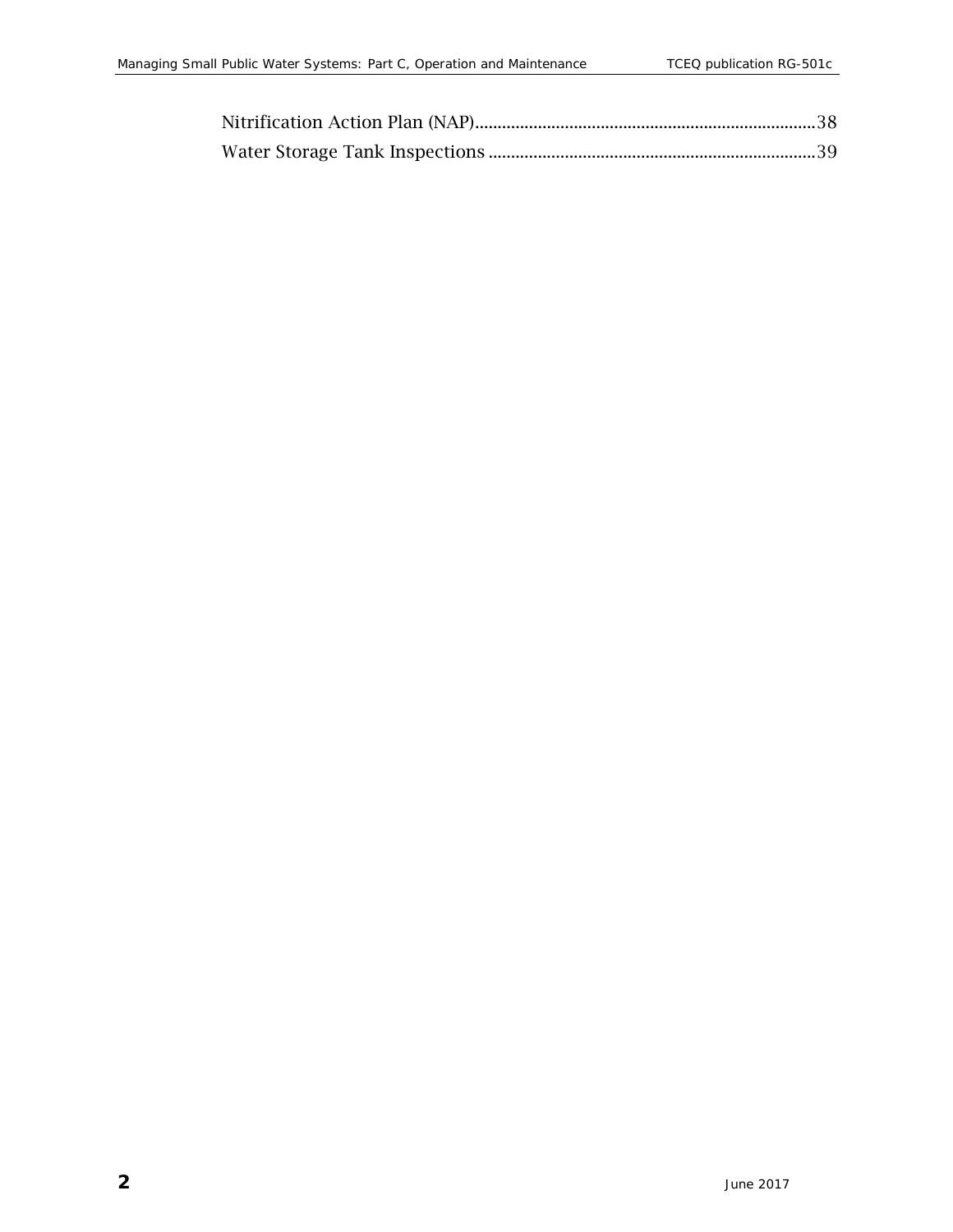# <span id="page-2-0"></span>**Introduction**

This publication is Part C of a five-part series, Managing Small Public Water Systems (TCEQ publication series RG-501). Part C will help you:

- Create an operation and maintenance (O&M) manual for your public water system (PWS).
- Prepare a schedule to perform preventive and general maintenance.
- Maintain records to demonstrate compliance with all requirements.
- Address specific PWS requirements.

Part C also contains worksheets and tracking charts to help you develop your O&M manual and maintenance schedule.

As you work though Part C, you may find it beneficial to review other parts of the series to help you prepare a comprehensive O&M program. An electronic version of the series is available at the TCEQ Small Business and Local Government Assistance Section's Public Water Supply Compliance Resources webpage at [<www.tceq.texas.gov/goto/help4pws>](https://www.tceq.texas.gov/assistance/water/pdws/pws.html/). If you do not have Internet access, call the SBLGA's hotline at 800-447-2827 to request a paper copy of the complete series *Managing Small Public Water Systems* (TCEQ publication RG-501).

*Note:* This publication is not a substitute for the actual rules. To obtain the most current, official copy of state rules, contact the Secretary of State's office at 512-305- 9623. The rules are also available online at [<www.tceq.texas.gov/goto/TAC30>](http://texreg.sos.state.tx.us/public/readtac$ext.ViewTAC?tac_view=2&ti=30).

# <span id="page-2-1"></span>**Implementing an Operation and Maintenance Program**

This document (Part C) is designed to help you—the manager or operator of a small public water system (PWS)—put together an operation and maintenance (O&M) manual to keep the system's infrastructure and equipment (assets) in good working condition, extend their useful life, and avoid some of the common O&M violations. Included are many of the forms required by the TCEQ to maintain compliance.

In RG-501a, Asset Management (Part A), you developed an asset management plan for your PWS. You will find Part A very useful when developing your Operation and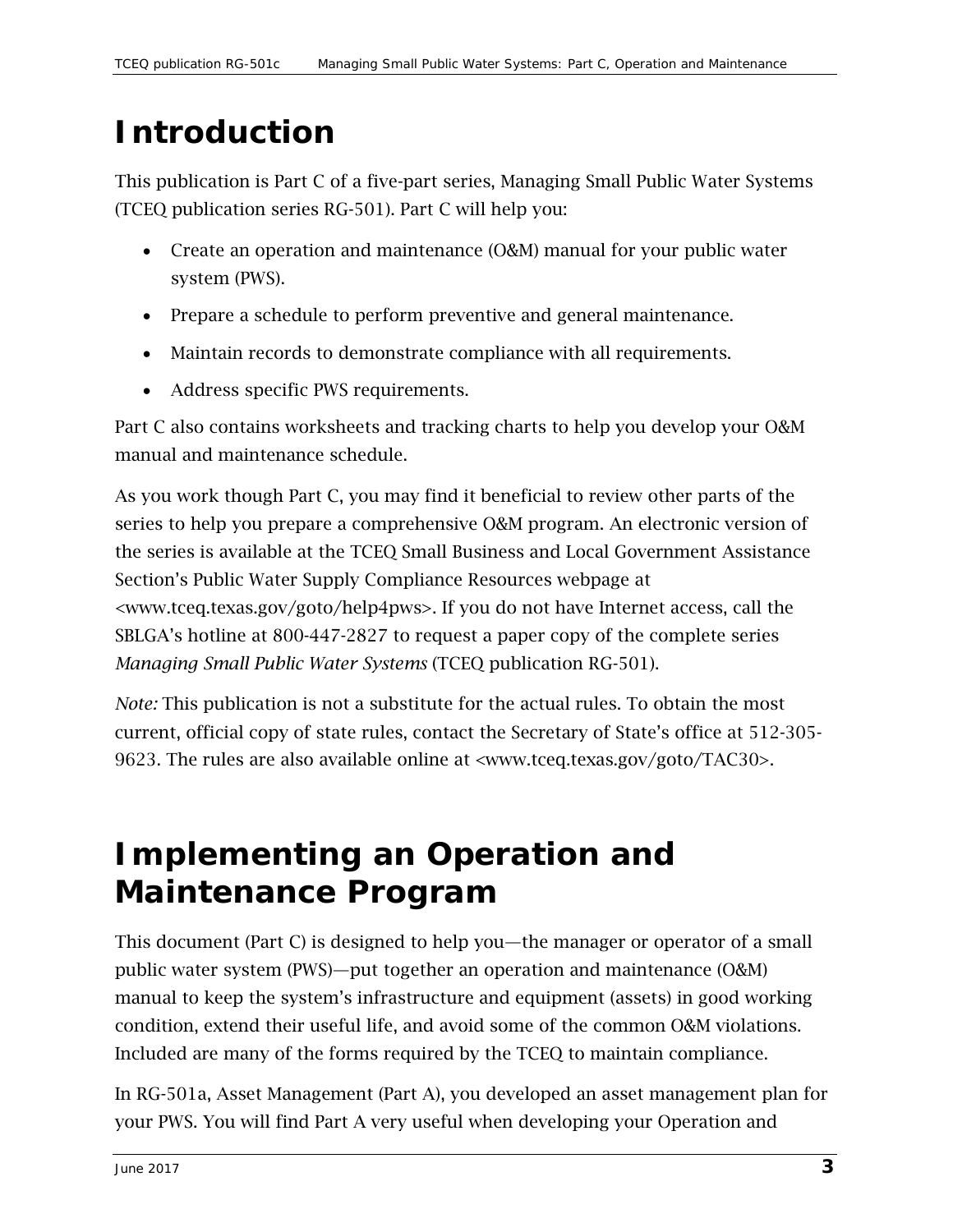Maintenance Program as it contains important information about your assets (equipment) including its age and condition.

## <span id="page-3-0"></span>**Benefits of an O&M Program**

The safety of your PWS may be threatened without an effective O&M manual and maintenance schedule (collectively known as an O&M program).

A comprehensive O&M program can help you:

- Save you money by reducing the frequency that expensive assets need to be replaced.
- Estimate expenses for future repairs and replacement of PWS assets.
- Maintain compliance with state and federal environmental rules.

## <span id="page-3-1"></span>**Common O&M Violations**

Frequent O&M violations of the TCEQ's rules for PWSs include failure to:

- Inspect the system's pressure tanks, ground storage tanks, and elevated storage tanks annually [30 TAC 290.46(m)(1)].
- Maintain an accurate and up-to-date map of the distribution system, including valves, hydrants, and mains [30 TAC 290.46(n)(2)].
- Inspect pressure tanks to ensure that they are watertight, that pressurerelease valves and pressure gauges are working properly, and that the airto-water ratio is maintained at the proper level [30 TAC 290.46(m)(1)(B)].
- Inspect the interior of all pressure tanks with inspection ports at least every five years [30 TAC 290.46(m)(1)(B)].
- Flush all dead-end mains each month. Dead-end lines and other mains need to be flushed if there are water-quality complaints or if the disinfectant residuals fall below acceptable levels [30 TAC 290.46(l)].
- Post a sign with the name of the water supply and an emergency telephone number of a responsible system official at each of the production, treatment, and storage facilities. The sign must be legible and in plain sight of the public [30 TAC 290.46(t)].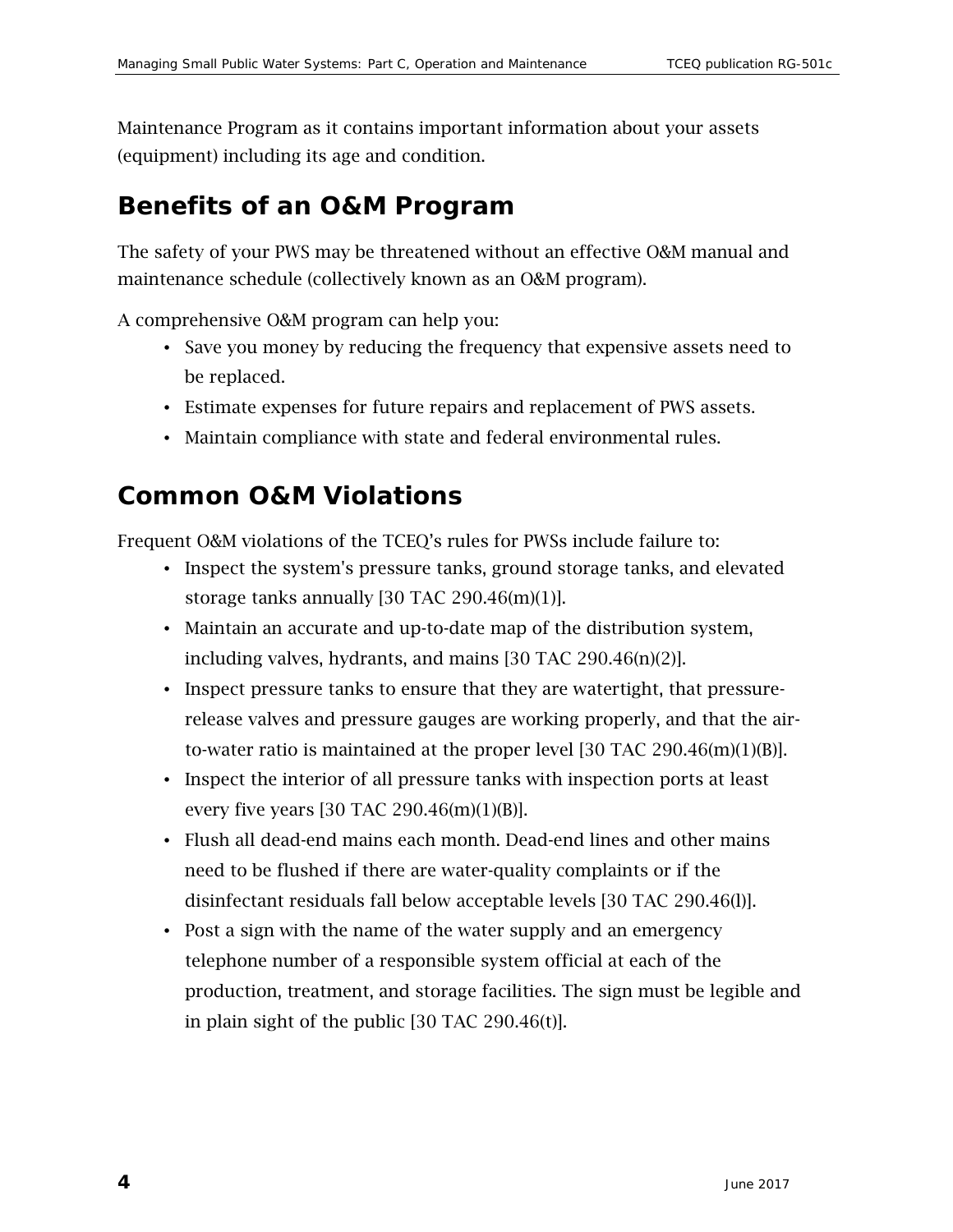# <span id="page-4-0"></span>**Your O&M Manual**

A comprehensive O&M manual will help you keep track of your inspections, equipment, operations, staff, and the maintenance you've done—or need to do—on your system. The following pages form a basic template for an O&M manual. Please remember to update and revise your manual when changes are made at your PWS.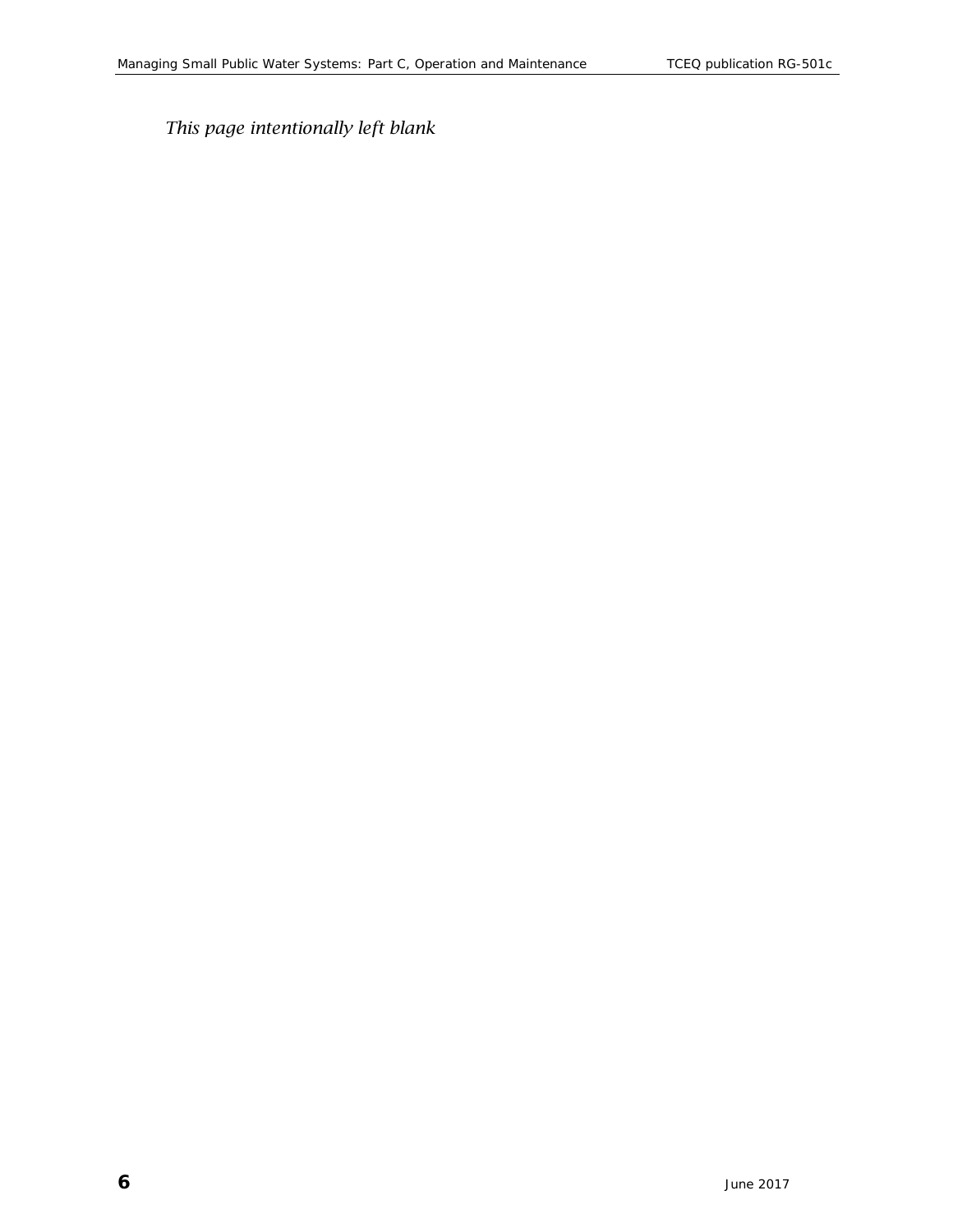# <span id="page-6-0"></span>**Public Water Supply Operation and Maintenance Manual**

Record your PWS customer information in the table on this page, which will be the title page of your O&M manual.

| Table 1                          |                             |  |  |  |  |  |  |
|----------------------------------|-----------------------------|--|--|--|--|--|--|
| <b>PWS Data</b>                  | <b>Your PWS Information</b> |  |  |  |  |  |  |
| <b>PWS Name</b>                  |                             |  |  |  |  |  |  |
| <b>PWS ID Number</b>             |                             |  |  |  |  |  |  |
| TCEQ Regulated Entity No. (RN)   |                             |  |  |  |  |  |  |
| TCEQ Customer Reference No. (CN) |                             |  |  |  |  |  |  |
| Date                             |                             |  |  |  |  |  |  |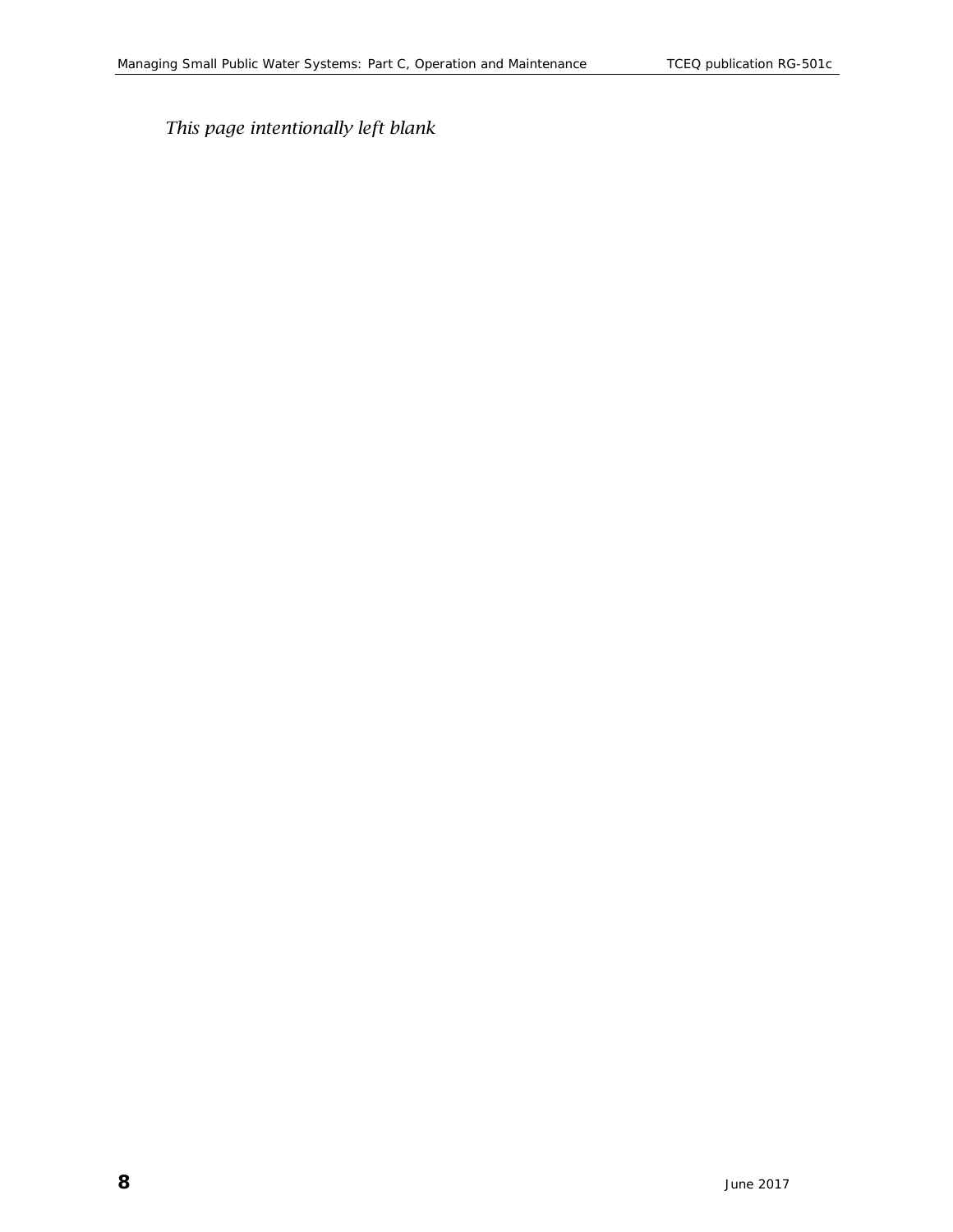## <span id="page-8-0"></span>*1. Facility Description*

Describe your PWS. Include the following information in your description (attached additional pages as needed):

- Water source (aquifer, surface water body, or source of purchased water).
- Emergency interconnections or backup water sources.
- Number of connections (or population).
- Capacity and locations of all pressure tanks, ground storage tanks, and elevated storage tanks.
- Well information, identify each well with the:
	- o PWS well name.
	- o TCEQ well identification number (PWS ID number followed by a letter).
	- o Well depths.
	- o A copy of each well driller's log.
	- o Location of each well.
	- o Date well was drilled.
	- o Well pump capacity.
- Distribution map: size of mains, type of pipe (if known), valves, hydrants, location of sampling sites, etc.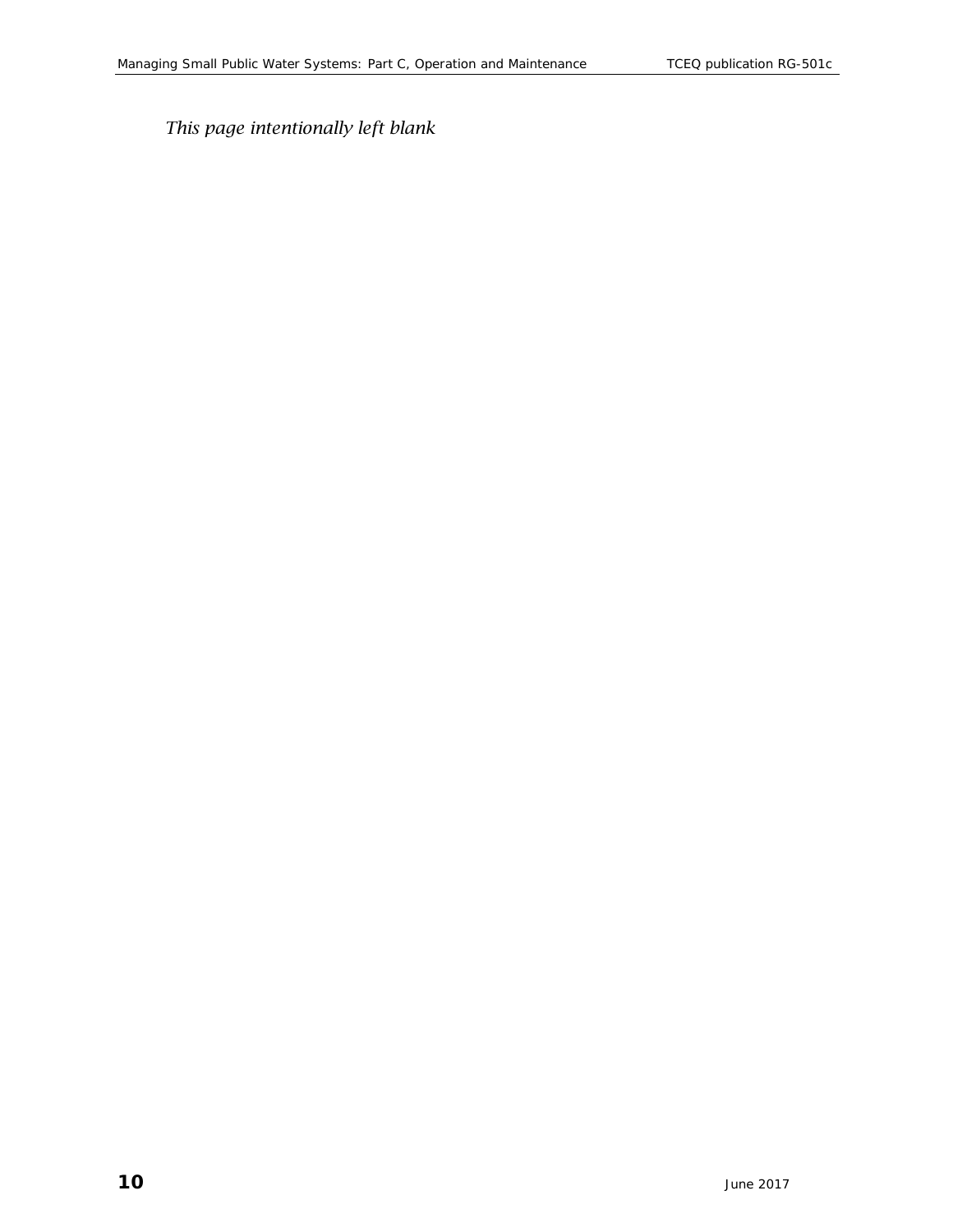### **Maps and Supporting Documents**

Insert the distribution map, driller's logs, and other supporting documents here.

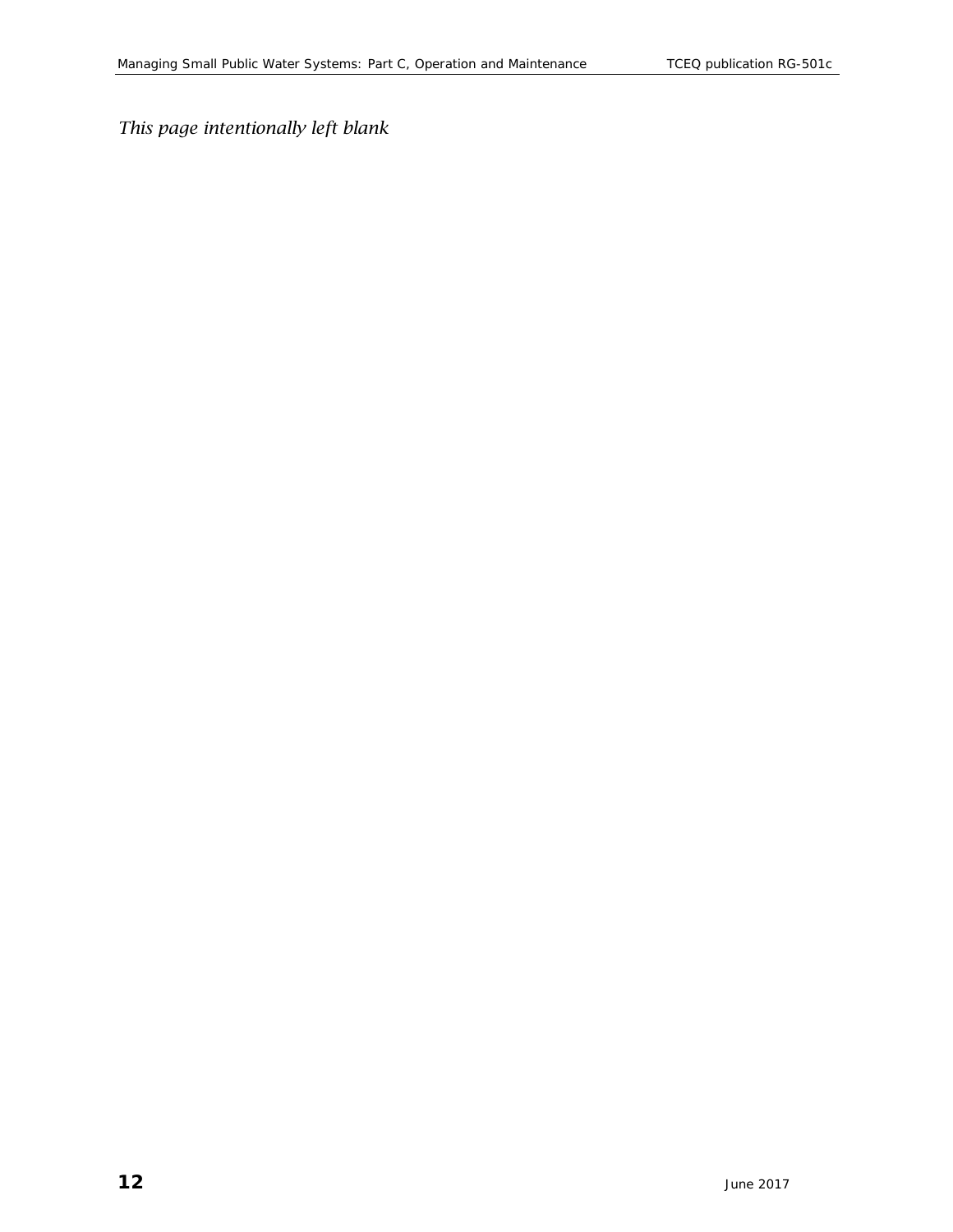### <span id="page-12-0"></span>*2. Start-up and Operating Procedures*

Describe your daily, weekly, and monthly operating procedures such as testing water, checking chemical feeds, and washing filters. Describe start-up activities such as the sequence of turning on pumps and equipment. Include a diagram or map of the plant showing details for each piece of equipment.

#### **Daily Procedures**

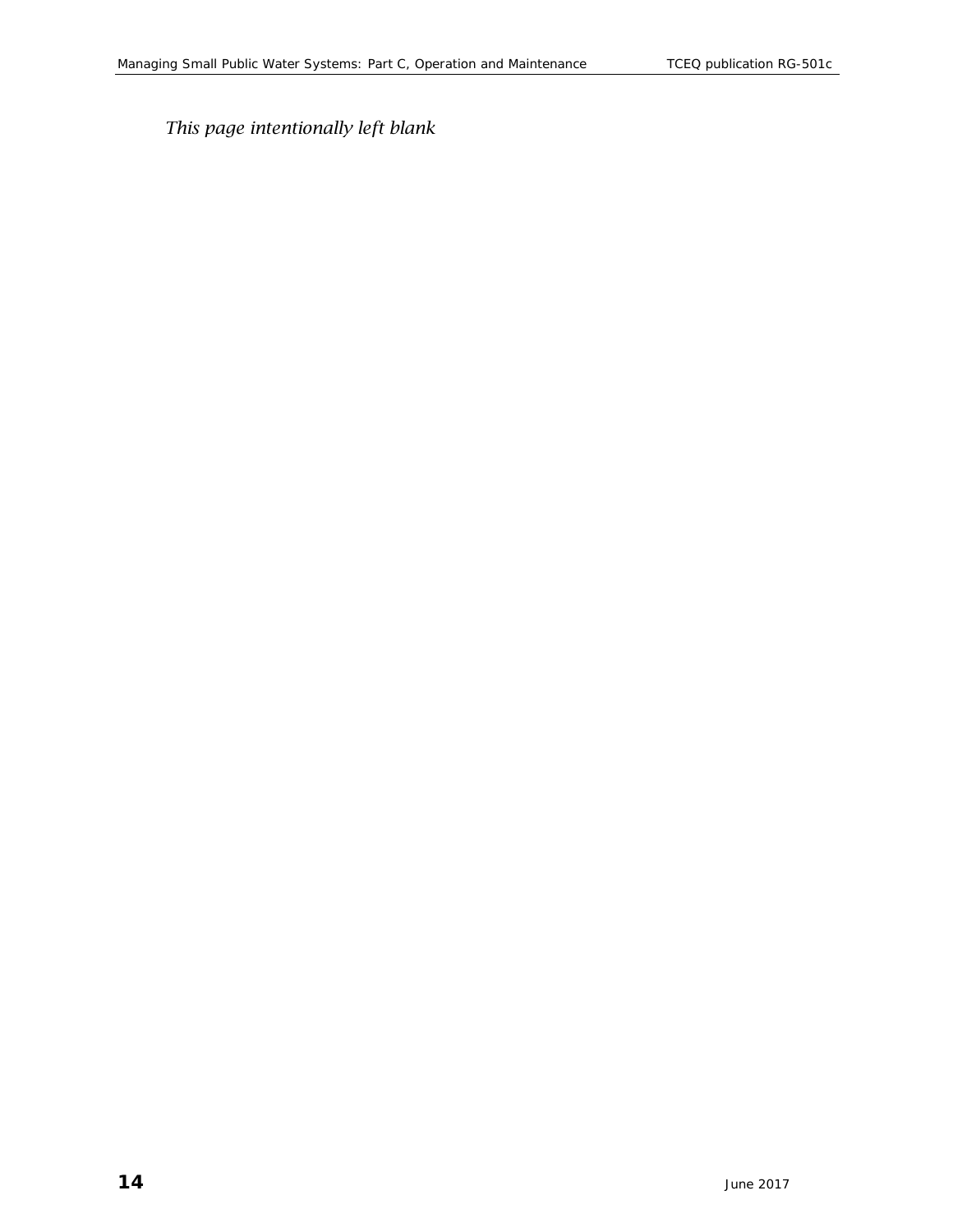### **Plant Map**

Insert a map of the plant with all equipment identified here. Include equipment manufacturers, suppliers, and any warranty information.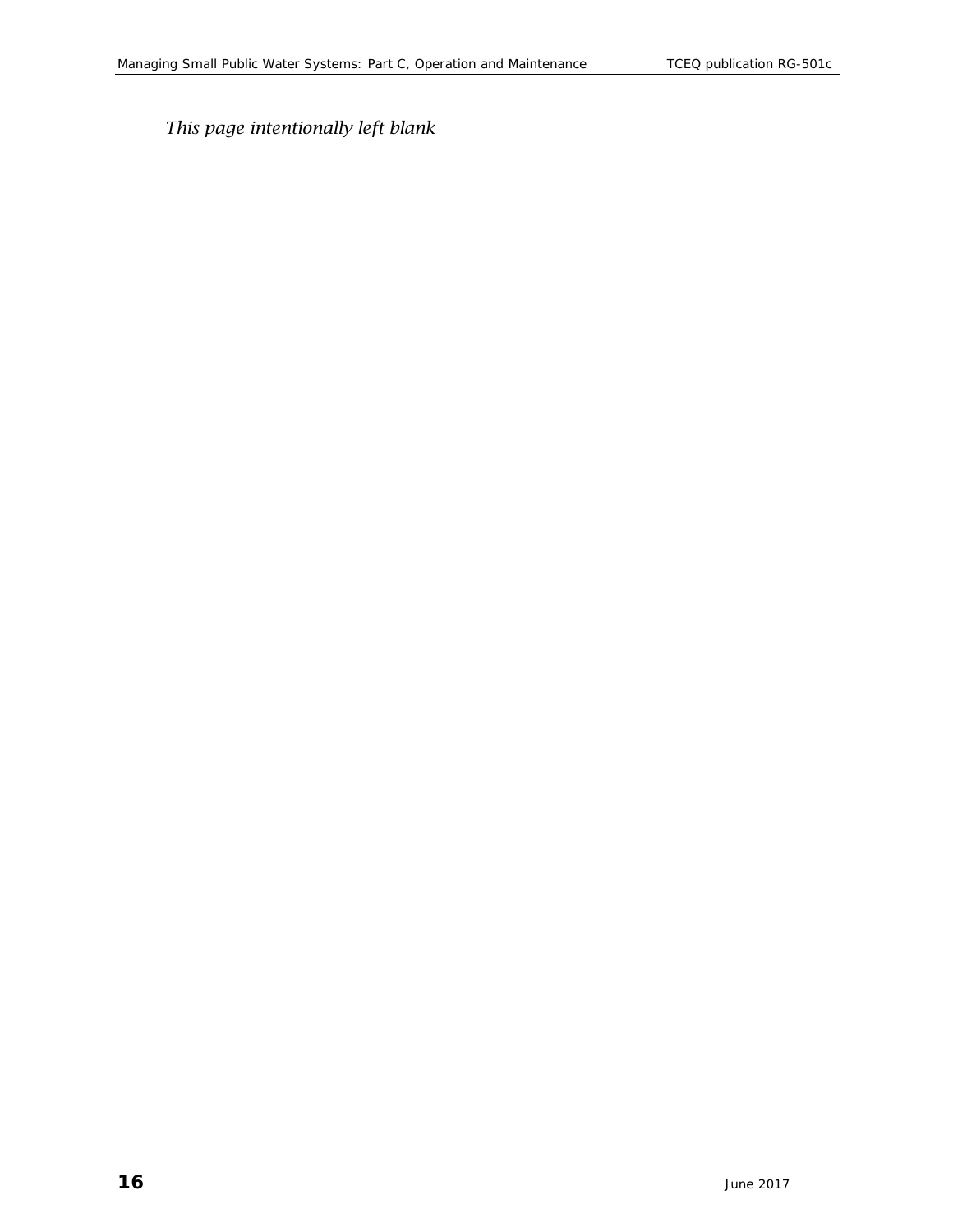### <span id="page-16-0"></span>*3. Routine Maintenance*

Describe the routine maintenance performed on all equipment, such as wells, flow meters, pumps, pressure tanks, vehicles, and storage tanks. Indicate when the maintenance takes place, i.e. daily, weekly, monthly, quarterly, etc.

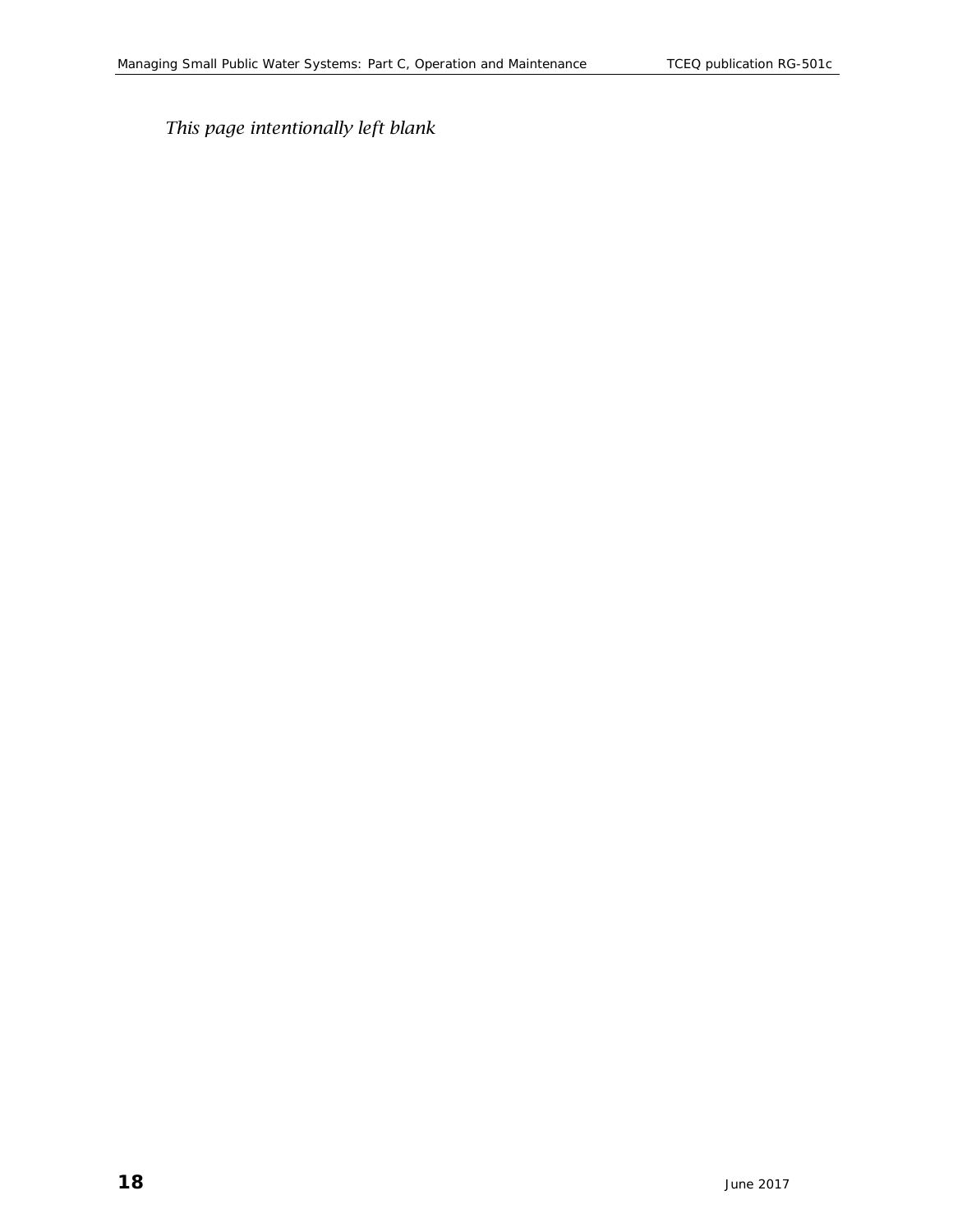## **Housekeeping Schedules**

Insert your housekeeping schedules here.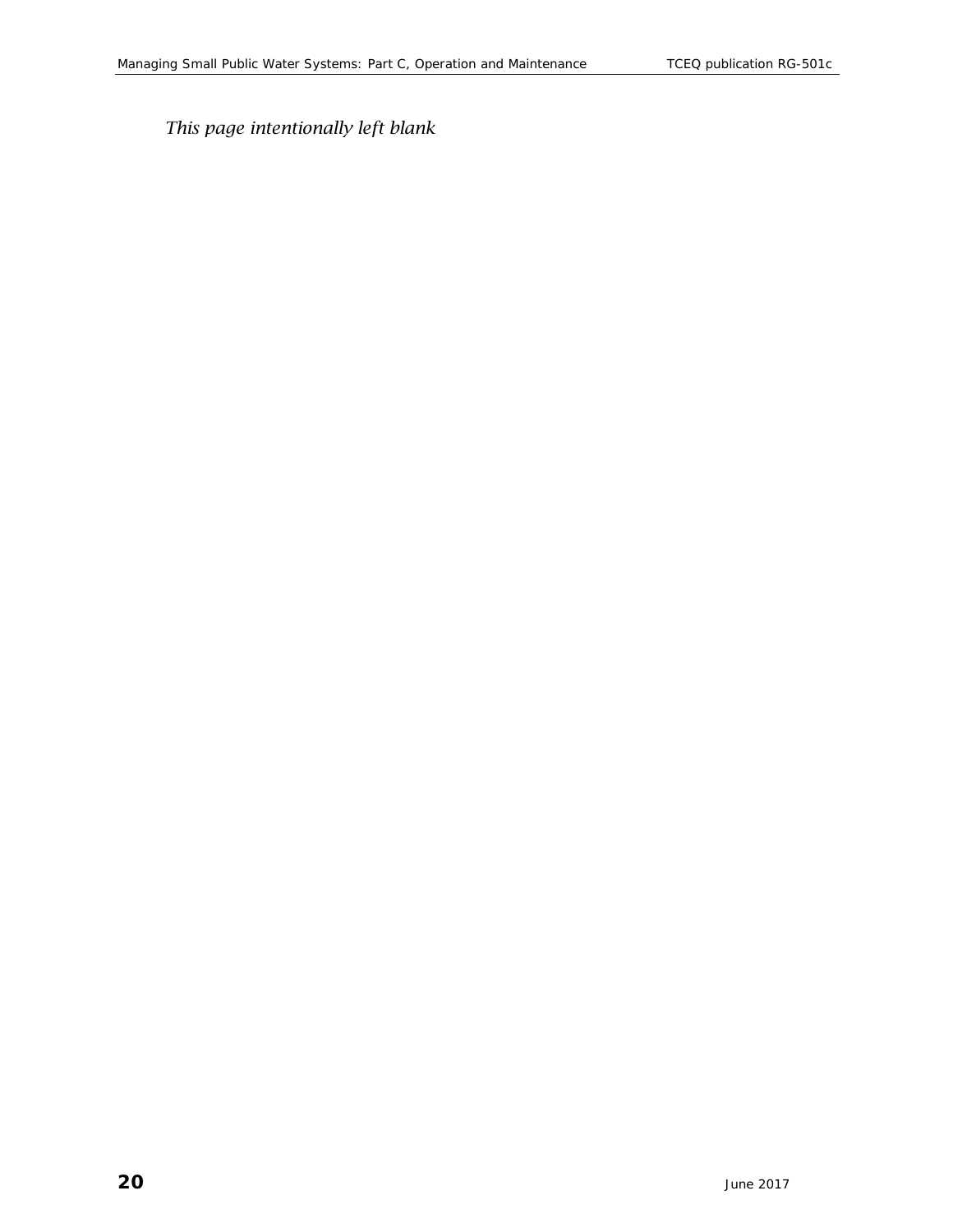### <span id="page-20-0"></span>*4. Records and Reporting*

Describe daily, weekly, monthly, and annual recordkeeping and reporting requirements. These requirements should include keeping records of:

- Construction and repairs of the water system facilities (including distribution lines).
- Responses to emergencies (such as water outages, major leaks, natural disasters, etc.).
- Certifications and permits, if any, associated with the water plant (such as operator licenses, maps, utility easements, etc.).

*Note:* A complete table for monitoring, reporting, and record keeping is available in the Compliance module of this series (RG-501d).

Track the disinfectant residual, disinfectant usage, and water production using the charts at the end of this module.

#### **Daily Records or Reports**

#### **Weekly Records or Reports**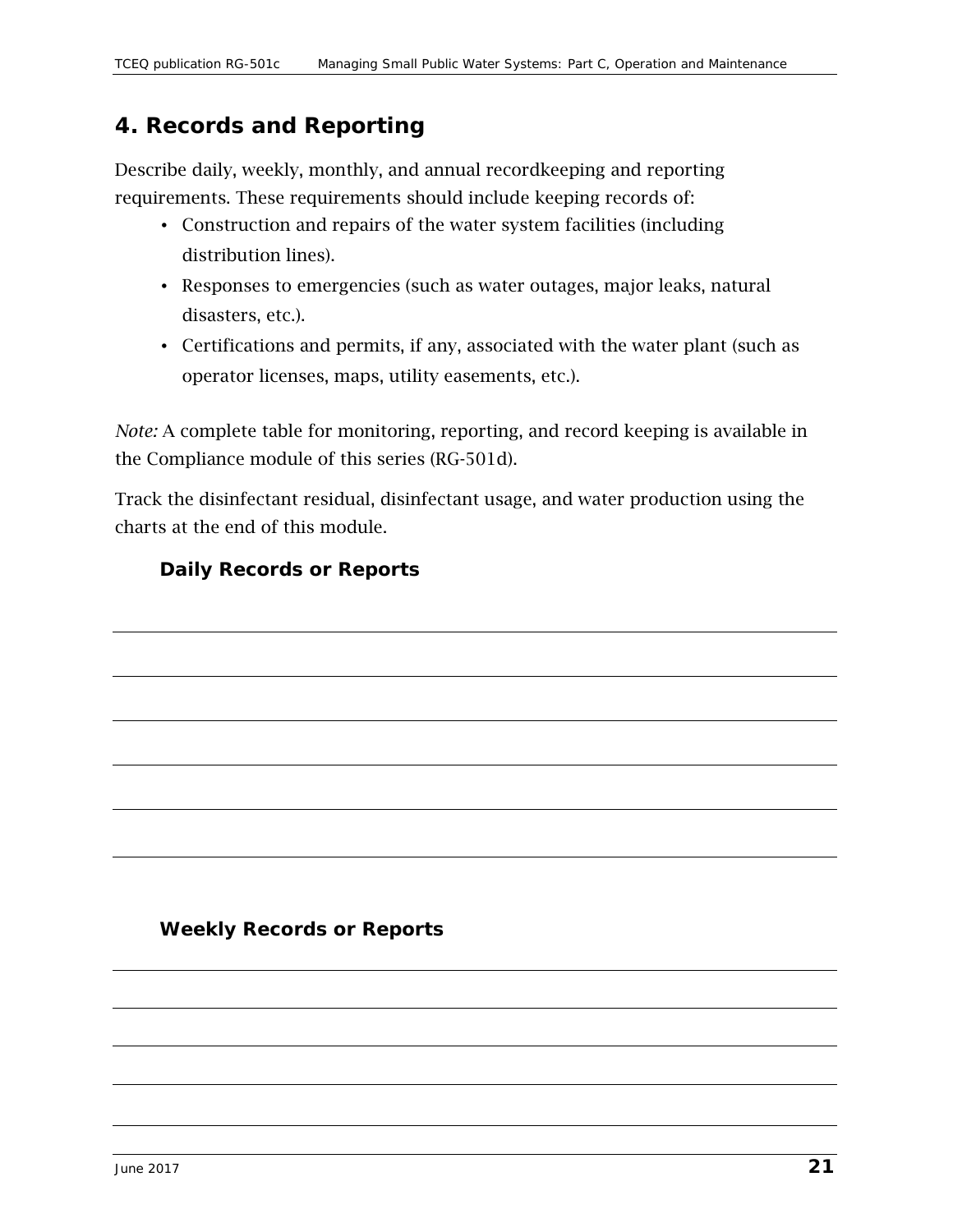#### **Monthly Records or Reports**

**Annual Records or Reports**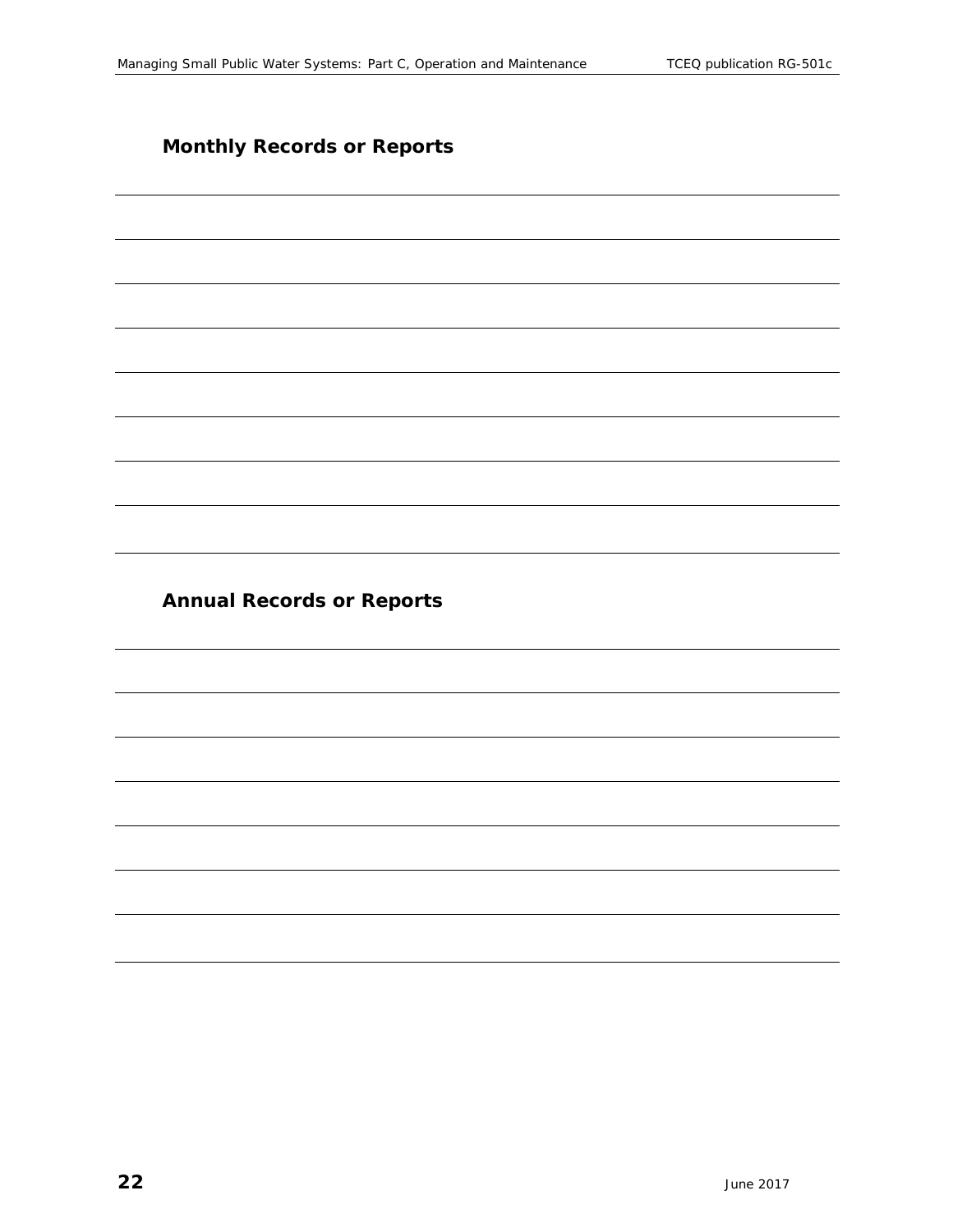### *5. Tracking Charts*

#### **Tracking Chart 1. Disinfectant Residual**

#### **Instructions**

Use this chart to document the disinfectant residual at representative locations in the distribution system weekly. Make copies if additional pages are needed. If you have several locations to sample each week, use a separate table for each location, and identify the specific location on each tracking chart used. Transfer your readings to a Disinfectant Level Quarterly Operating Report (DLQOR) form every quarter.

#### *Table 2*

<span id="page-22-0"></span>

| Data                                                  | <b>Your Information</b> |
|-------------------------------------------------------|-------------------------|
| PWS No.:                                              |                         |
| Year:                                                 |                         |
| Sample Location:                                      |                         |
| Reagent Name (for example, DPD colorimetric reagent): |                         |
| Date Sampling Kit Purchased:                          |                         |

#### *Table 3*

| Week of<br>Month | Jan | Feb | March | April | <b>May</b> | June | July | Aug | Sept | Oct | <b>Nov</b> | <b>Dec</b> |
|------------------|-----|-----|-------|-------|------------|------|------|-----|------|-----|------------|------------|
| $\mathbf{r}$     |     |     |       |       |            |      |      |     |      |     |            |            |
| 2                |     |     |       |       |            |      |      |     |      |     |            |            |
| $\mathbf{3}$     |     |     |       |       |            |      |      |     |      |     |            |            |
| $\overline{4}$   |     |     |       |       |            |      |      |     |      |     |            |            |
| 5                |     |     |       |       |            |      |      |     |      |     |            |            |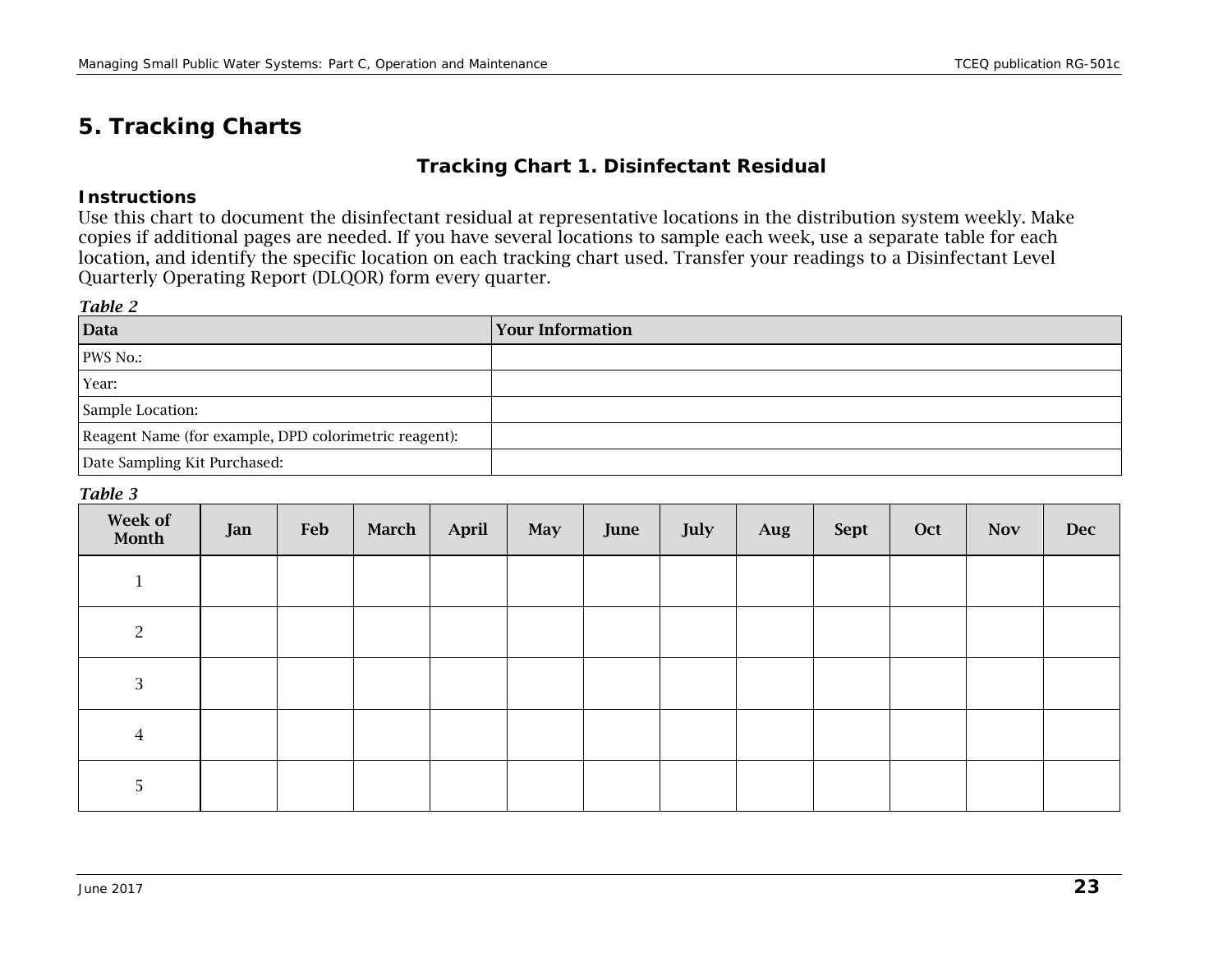#### **Notes**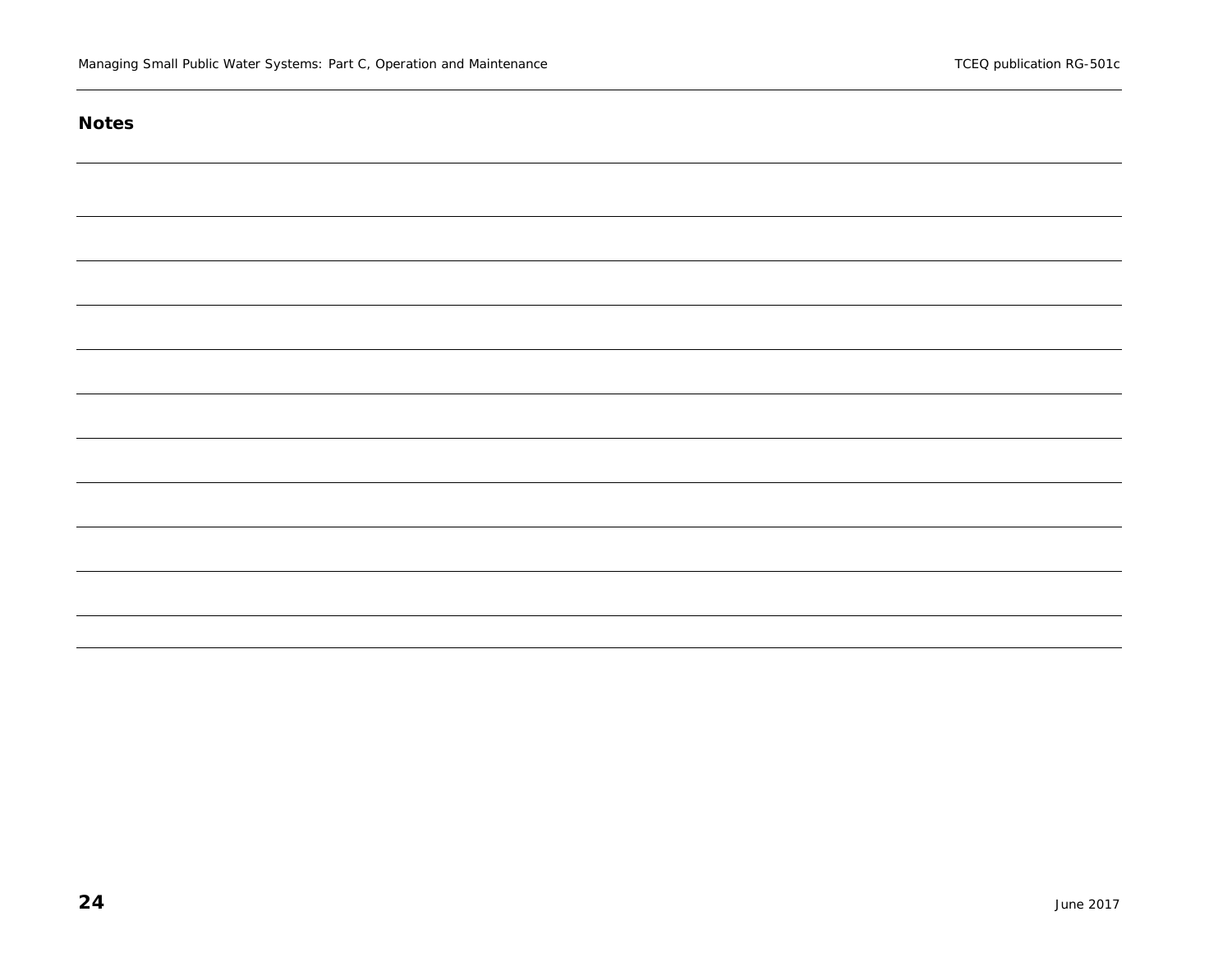#### **Tracking Chart 2. Disinfectant Usage**

#### **Instructions**

Use this chart to record the amount of chemical disinfectant added to the water each week. Make copies if additional pages are needed.

| Week of<br>Month | Jan | Feb | March | April | May | June | July | Aug | Sept | Oct | <b>Nov</b> | <b>Dec</b> |
|------------------|-----|-----|-------|-------|-----|------|------|-----|------|-----|------------|------------|
| $\mathbf 1$      |     |     |       |       |     |      |      |     |      |     |            |            |
| $\sqrt{2}$       |     |     |       |       |     |      |      |     |      |     |            |            |
| $\sqrt{3}$       |     |     |       |       |     |      |      |     |      |     |            |            |
| $\overline{4}$   |     |     |       |       |     |      |      |     |      |     |            |            |
| 5                |     |     |       |       |     |      |      |     |      |     |            |            |

*Table 4 - Quantity of disinfectant added (gallons, cups, or ounces) per week*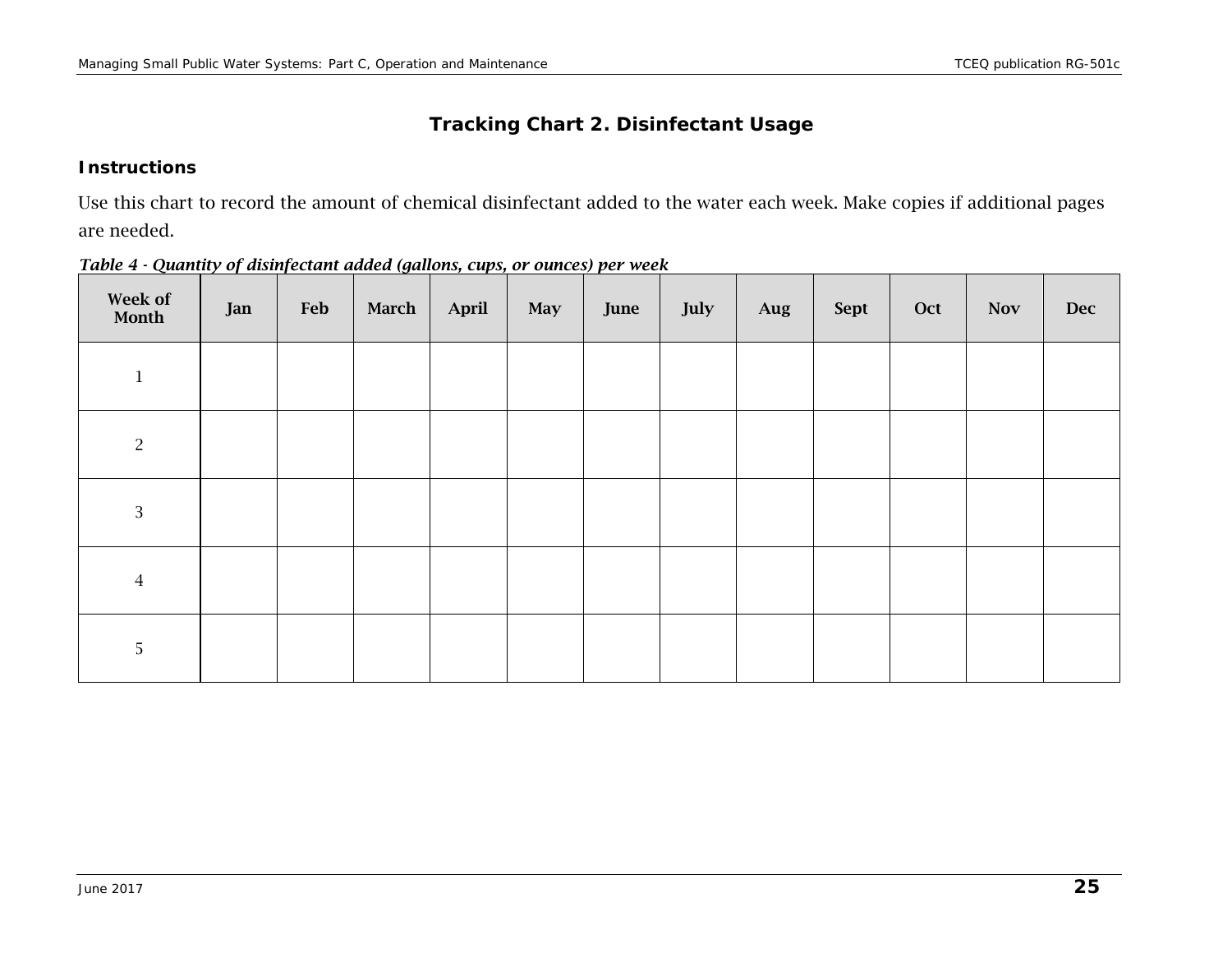#### **Notes**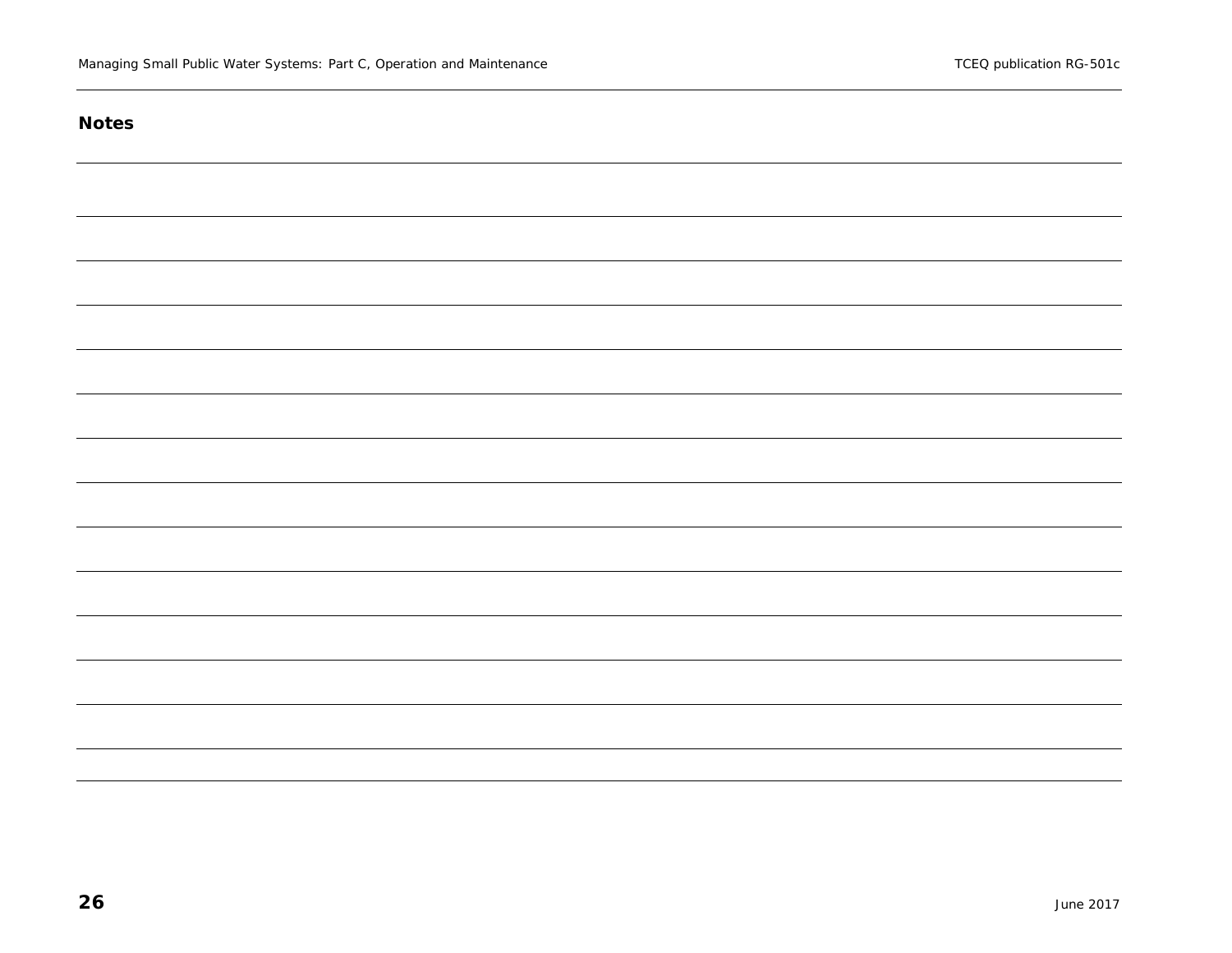#### **Tracking Chart 3. Water Production**

#### **Instructions**

Use this chart to record the number of gallons of water treated each week. Make copies if additional pages are needed.

|  |  | Table 5 - Quantity of water treated (gallons) per week |  |  |
|--|--|--------------------------------------------------------|--|--|
|--|--|--------------------------------------------------------|--|--|

| Week of<br>Month | Jan | Feb | <b>March</b> | April | May | June | July | Aug | Sept | Oct | <b>Nov</b> | <b>Dec</b> |
|------------------|-----|-----|--------------|-------|-----|------|------|-----|------|-----|------------|------------|
| $\,1$            |     |     |              |       |     |      |      |     |      |     |            |            |
| $\overline{2}$   |     |     |              |       |     |      |      |     |      |     |            |            |
| $\mathbf{3}$     |     |     |              |       |     |      |      |     |      |     |            |            |
| $\sqrt{4}$       |     |     |              |       |     |      |      |     |      |     |            |            |
| 5                |     |     |              |       |     |      |      |     |      |     |            |            |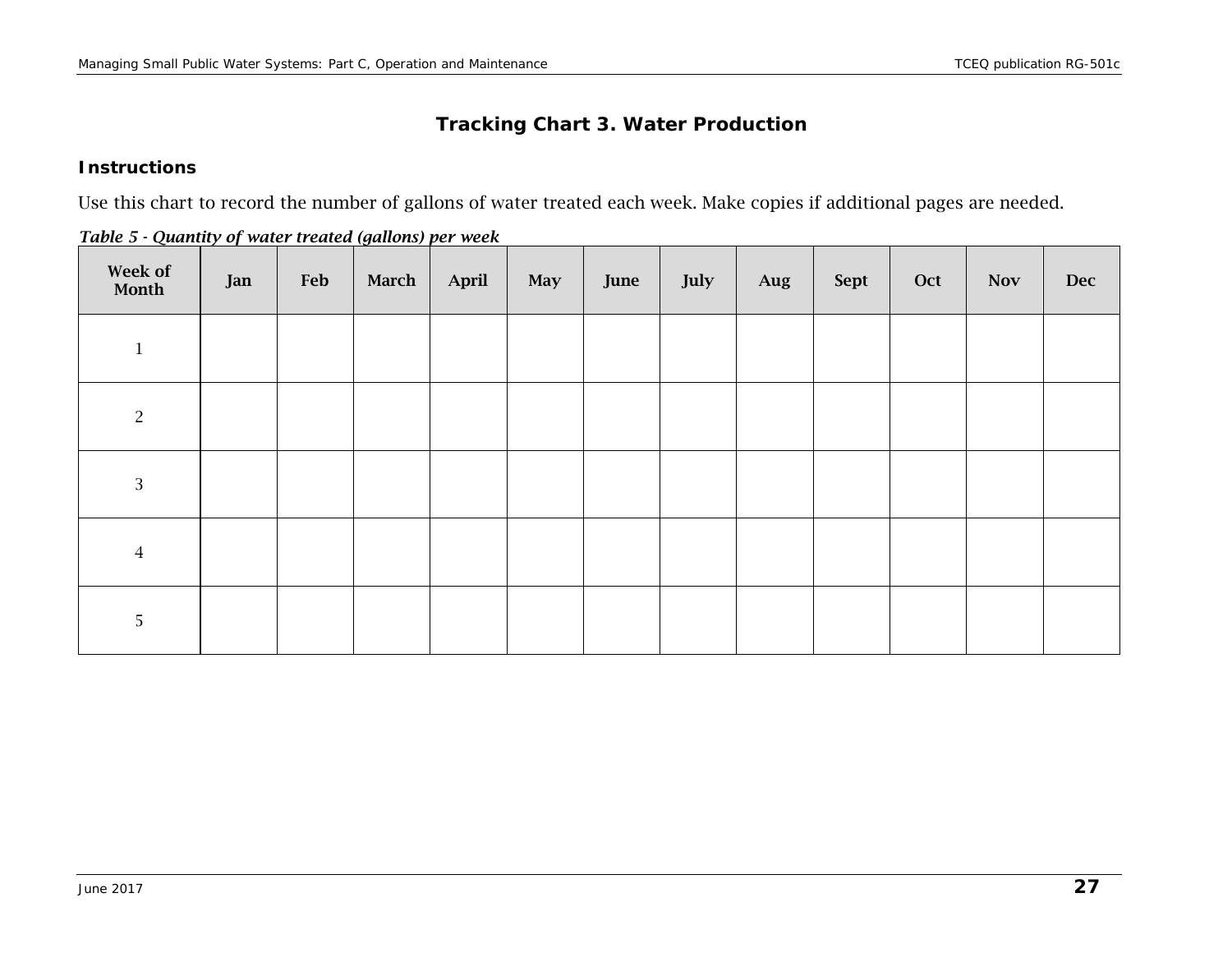#### **Notes**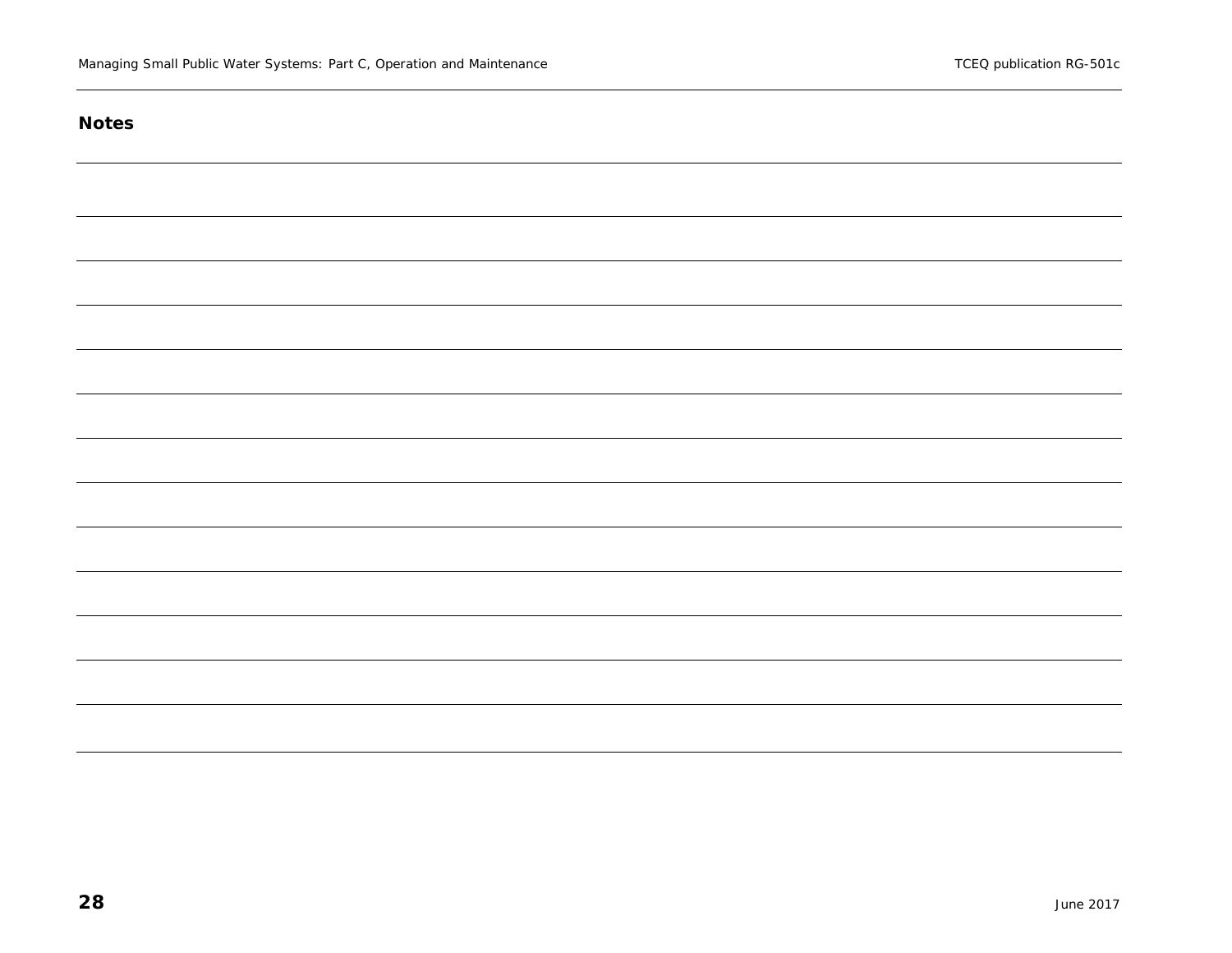## <span id="page-28-0"></span>*6. Monitoring Plan (Sampling and Analysis)*

Insert your monitoring plan here.

*Note*: All public water systems are required to maintain an up-to-date chemical and microbiological monitoring plan [30 TAC 290.121].

Make sure that your PWS monitoring plan identifies all the sampling locations, describes the sampling frequency, and specifies the analytical procedures and laboratories that the PWS will use [30 TAC 290.121(b)].

For guidance on developing your monitoring plan, (1) refer to "Sampling Requirements" in Part D of this series, Compliance (RG-501d) (2) go to our Public Water System Monitoring Plans webpage at

<www.tceq.texas.gov/drinkingwater/monitoring\_plans/monitoring\_plans.html>.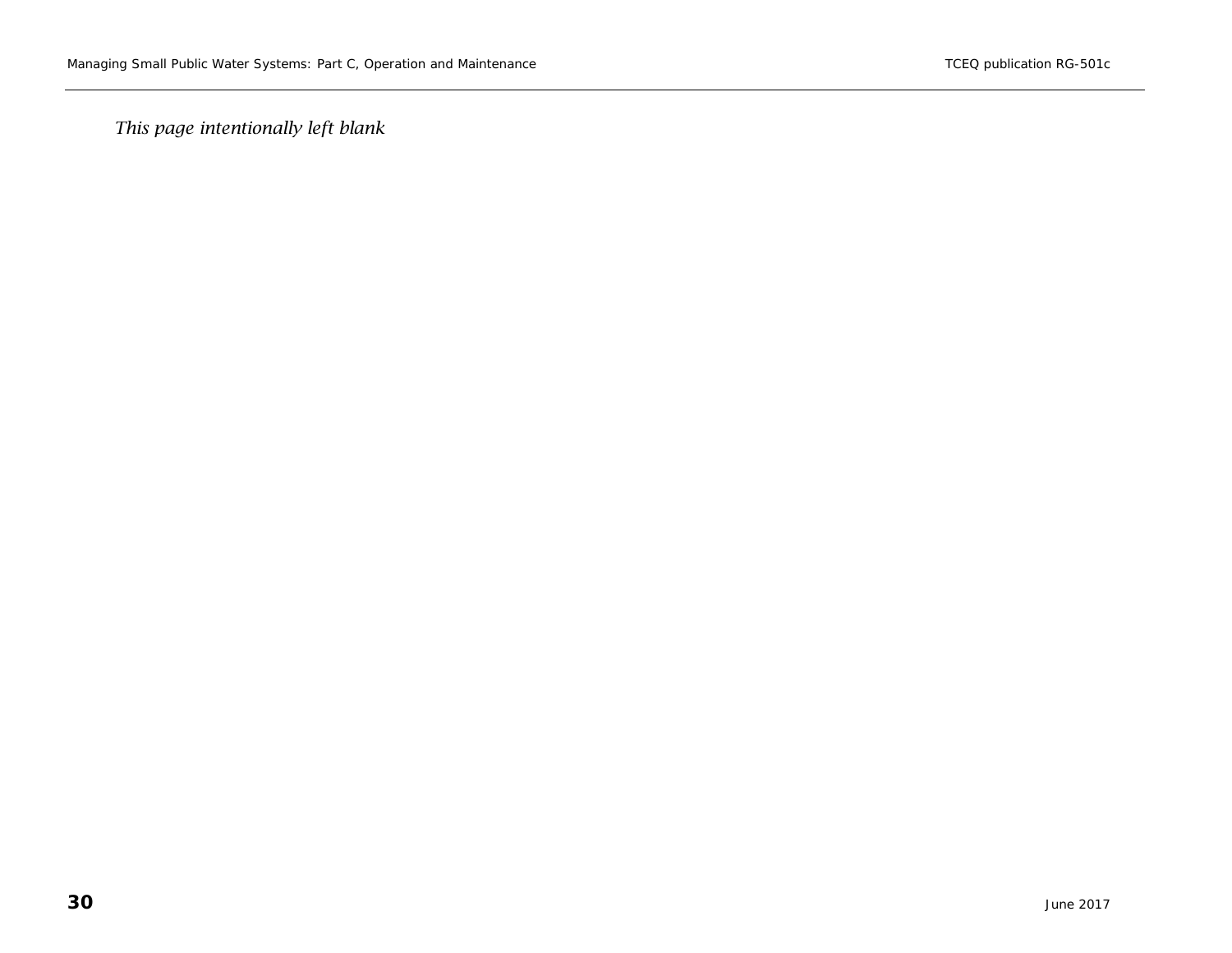## *7. Staffing and Training*

List the members of your staff (both full and part-time personnel), with their job titles, duties, licenses and certifications and training requirements. *Note*: Information on operator licensing is available in the Resources portion of this series (RG-501e).

| Table 6: Staff and Training |
|-----------------------------|
|-----------------------------|

<span id="page-30-0"></span>

| <b>Staff</b> | Status (full-<br>or part-time) | Job title | <b>Job Duties</b> | Licenses &<br><b>Certifications</b> | Training Requirements |
|--------------|--------------------------------|-----------|-------------------|-------------------------------------|-----------------------|
|              |                                |           |                   |                                     |                       |
|              |                                |           |                   |                                     |                       |
|              |                                |           |                   |                                     |                       |
|              |                                |           |                   |                                     |                       |
|              |                                |           |                   |                                     |                       |
|              |                                |           |                   |                                     |                       |
|              |                                |           |                   |                                     |                       |
|              |                                |           |                   |                                     |                       |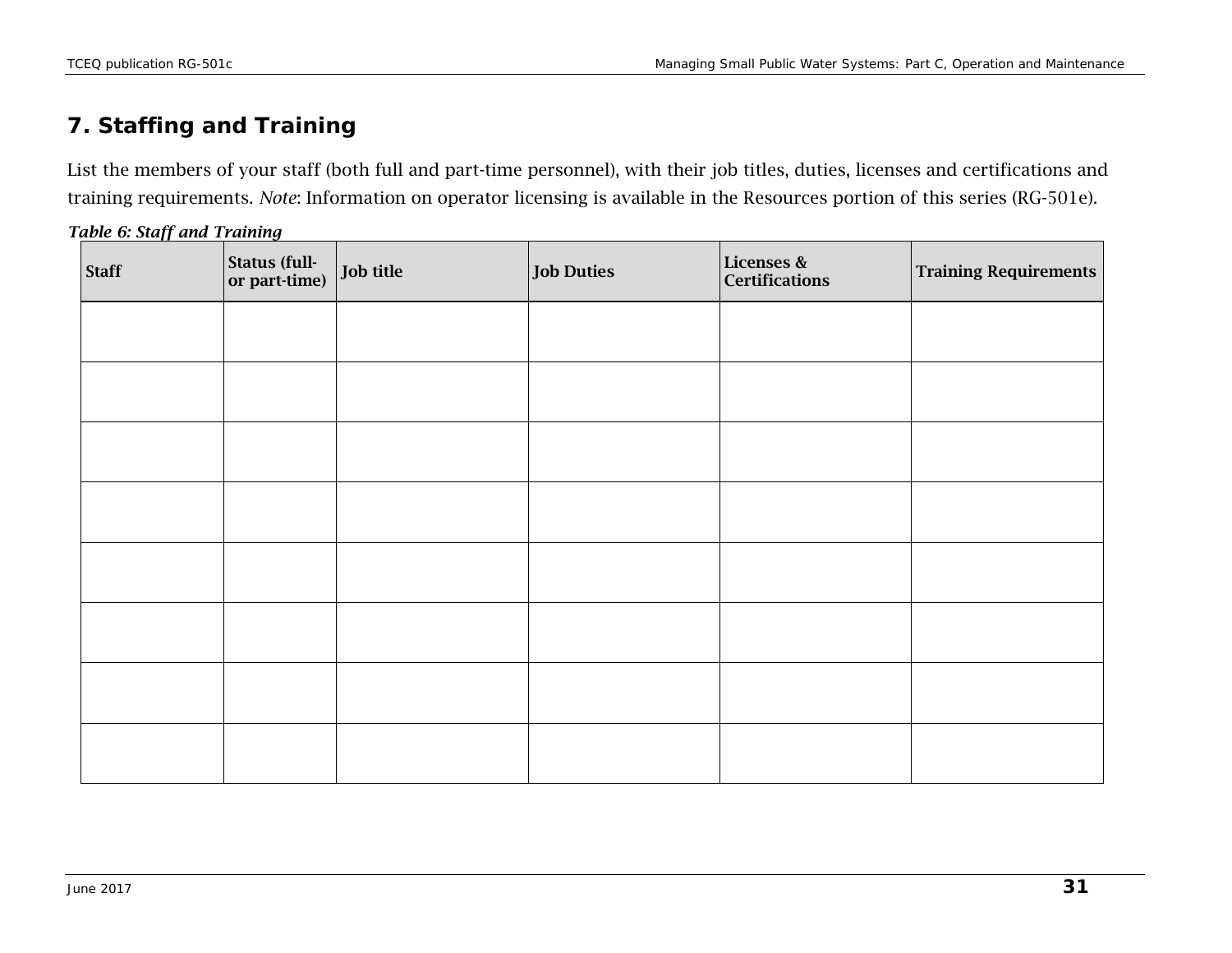| <b>Staff</b> | Status (full-<br>or part-time) | Job title | <b>Job Duties</b> | Licenses &<br>Certifications | <b>Training Requirements</b> |
|--------------|--------------------------------|-----------|-------------------|------------------------------|------------------------------|
|              |                                |           |                   |                              |                              |
|              |                                |           |                   |                              |                              |
|              |                                |           |                   |                              |                              |
|              |                                |           |                   |                              |                              |
|              |                                |           |                   |                              |                              |
|              |                                |           |                   |                              |                              |
|              |                                |           |                   |                              |                              |
|              |                                |           |                   |                              |                              |
|              |                                |           |                   |                              |                              |
|              |                                |           |                   |                              |                              |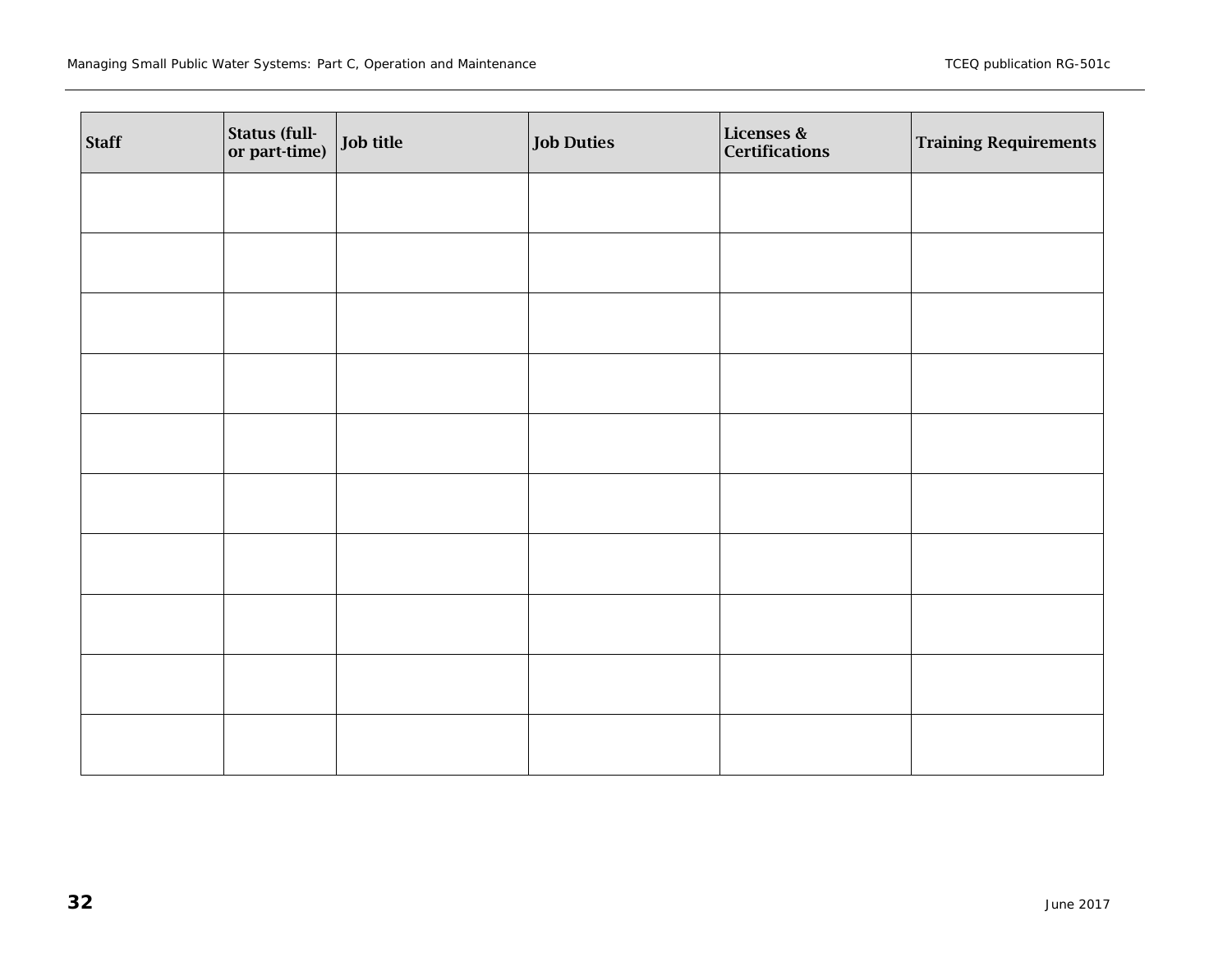### *8. Licensed Operators List*

Your O&M manual should include a list of all operators and operating companies that your PWS uses. You may use Table 6 to record this information.

*Note:* Every year you must submit a list of all operators and operating companies that your PWS uses to the TCEQ [30 TAC Section 290.46(p)(2)]. The TCEQ's Public Drinking Water Section has developed an online Operator Notice Form that you can use to submit your annual list; the form is available at

[<www.tceq.texas.gov/assets/public/permitting/watersupply/pdw/tcr/Operator%20Notice%20Form.pdf>](https://www.tceq.texas.gov/assets/public/permitting/watersupply/pdw/tcr/Operator%20Notice%20Form.pdf). You can also print this form, complete it by hand, and submit it as indicated on the form by mail, e-mail or facsimile.

| - - - - - -<br>Name of Operator<br>or Operating<br><b>Company</b><br>(or both if<br>appropriate) | <b>Operator</b><br><b>Contact</b><br>Information | <b>Operator Work</b><br><b>Status</b><br>(full, part-<br>time or<br>volunteer) | Operator<br><b>License Number</b> | Operator<br><b>License Class</b> | Operator<br>License<br>Expiration | <b>Operating Company</b><br><b>Registration Number</b><br>$\vert$ (if applicable) |
|--------------------------------------------------------------------------------------------------|--------------------------------------------------|--------------------------------------------------------------------------------|-----------------------------------|----------------------------------|-----------------------------------|-----------------------------------------------------------------------------------|
|                                                                                                  |                                                  |                                                                                |                                   |                                  |                                   |                                                                                   |
|                                                                                                  |                                                  |                                                                                |                                   |                                  |                                   |                                                                                   |
|                                                                                                  |                                                  |                                                                                |                                   |                                  |                                   |                                                                                   |
|                                                                                                  |                                                  |                                                                                |                                   |                                  |                                   |                                                                                   |
|                                                                                                  |                                                  |                                                                                |                                   |                                  |                                   |                                                                                   |

<span id="page-32-0"></span>*Table 6*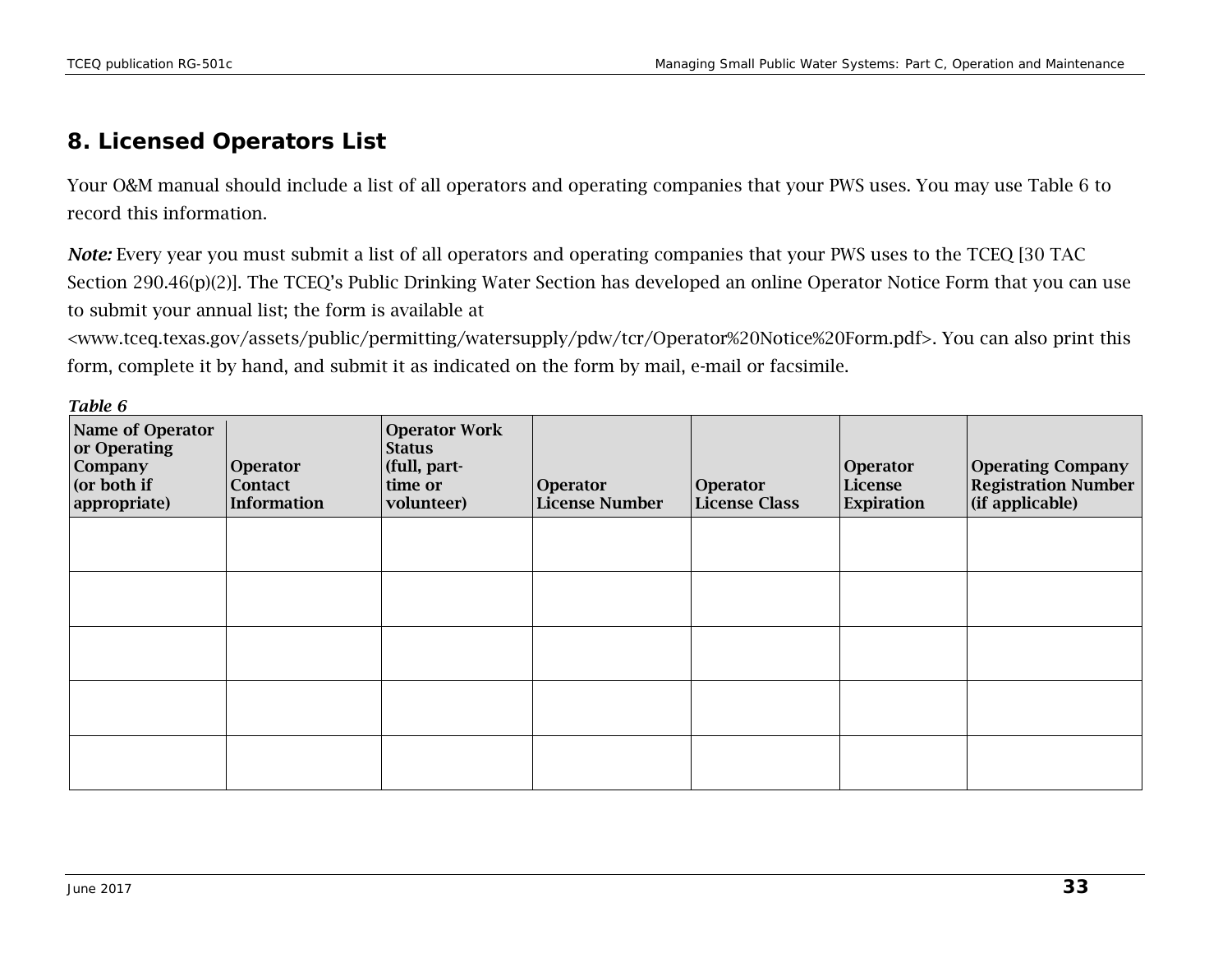| Name of Operator<br>or Operating<br>Company<br>(or both if<br>appropriate) | Operator<br>Contact<br><b>Information</b> | <b>Operator Work</b><br><b>Status</b><br>(full, part-<br>time or<br>volunteer) | Operator<br><b>License Number</b> | Operator<br><b>License Class</b> | Operator<br>License<br>Expiration | <b>Operating Company</b><br><b>Registration Number</b><br>(if applicable) |
|----------------------------------------------------------------------------|-------------------------------------------|--------------------------------------------------------------------------------|-----------------------------------|----------------------------------|-----------------------------------|---------------------------------------------------------------------------|
|                                                                            |                                           |                                                                                |                                   |                                  |                                   |                                                                           |
|                                                                            |                                           |                                                                                |                                   |                                  |                                   |                                                                           |
|                                                                            |                                           |                                                                                |                                   |                                  |                                   |                                                                           |
|                                                                            |                                           |                                                                                |                                   |                                  |                                   |                                                                           |
|                                                                            |                                           |                                                                                |                                   |                                  |                                   |                                                                           |
|                                                                            |                                           |                                                                                |                                   |                                  |                                   |                                                                           |
|                                                                            |                                           |                                                                                |                                   |                                  |                                   |                                                                           |
|                                                                            |                                           |                                                                                |                                   |                                  |                                   |                                                                           |
|                                                                            |                                           |                                                                                |                                   |                                  |                                   |                                                                           |
|                                                                            |                                           |                                                                                |                                   |                                  |                                   |                                                                           |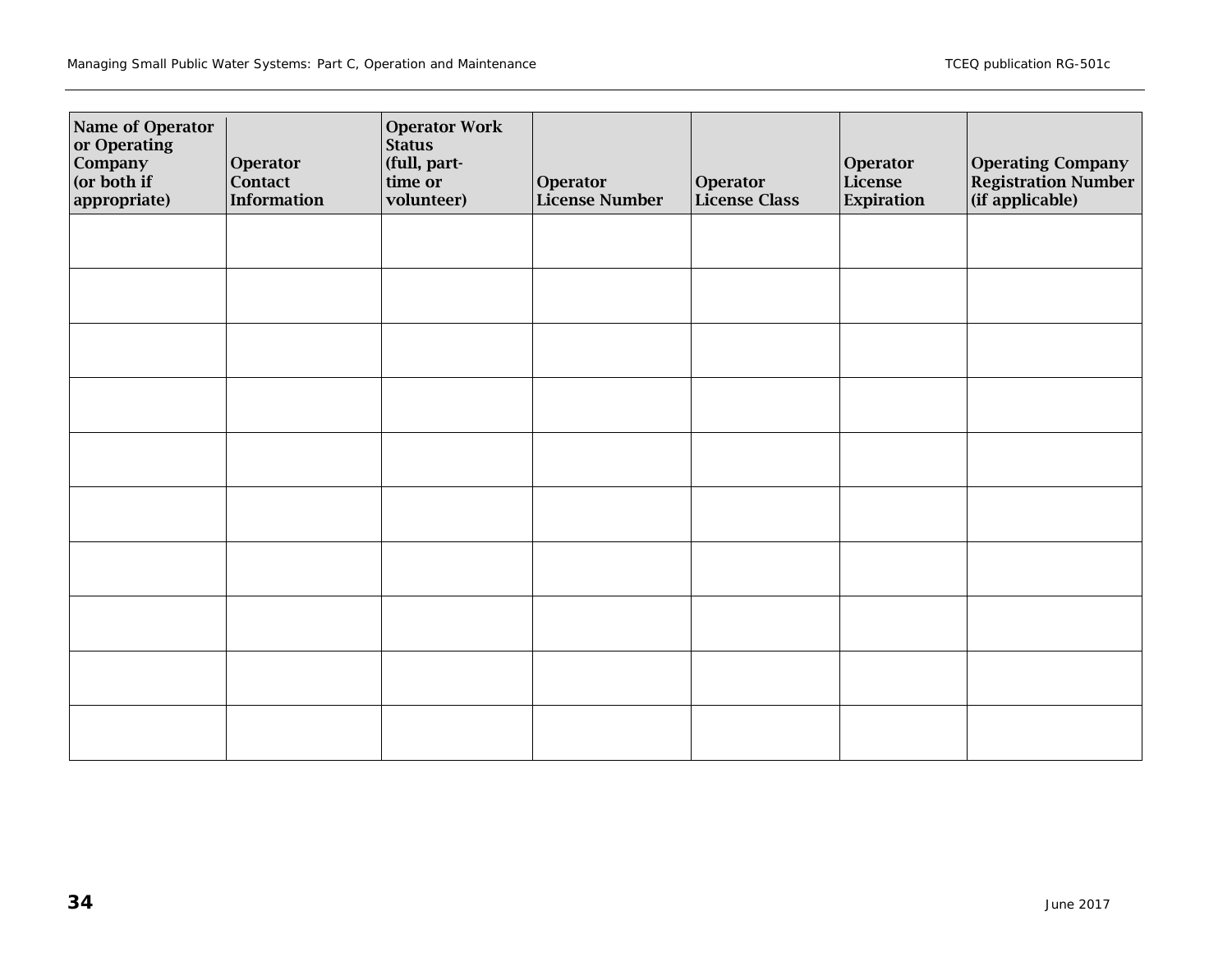# <span id="page-34-0"></span>**Guidance on Specific PWS Requirements**

Additional requirements that you may need to address at your PWS are discussed in this section. You must determine the applicability of each of these requirements for your PWS.

## <span id="page-34-1"></span>**Revised Total Coliform Rule (RTCR)**

The federal RTCR protects public health by reducing potential pathways for fecal contamination into public drinking water distribution systems. All PWSs must comply with the RTCR requirements that became effective on April 1, 2016.

The RTCR establishes a maximum contaminant level for *Escherichia coli (E.coli*) and uses *E.coli* and total coliforms to initiate a "find and fix" approach to prevent fecal contamination from entering the distribution system. This rule also requires PWSs to identify sanitary defects and correct them.

The TCEQ's Federal Revised Total Coliform Rule webpage at [<www.tceq.texas.gov/drinkingwater/microbial/revised-total-coliform-rule>](http://www.tceq.texas.gov/drinkingwater/microbial/revised-total-coliform-rule) provides resources and information about how to comply with the RTCR requirements, including:

- Forms and instructions.
- Sample siting plan template.
- Sample siting plan map example.
- Start-up procedures for seasonal PWSs.
- Getting help through our Financial, Managerial, and Technical (FMT) Assistance Program.

## <span id="page-34-2"></span>**Lead and Copper Rule (LCR)**

The federal LCR protects public health by minimizing lead and copper levels in drinking water, primarily by reducing corrosivity. All community water systems and non-transient non-community water systems are subject to the LCR requirements.

The TCEQ's Drinking Water Lead and Copper Program webpage at [<www.tceq.texas.gov/drinkingwater/chemicals/lead\\_copper/lead-copper.html>](https://www.tceq.texas.gov/drinkingwater/chemicals/lead_copper/lead-copper.html) provides resources and information about how to comply with the LCR, including:

- Guidance on rules.
- Forms and instructions.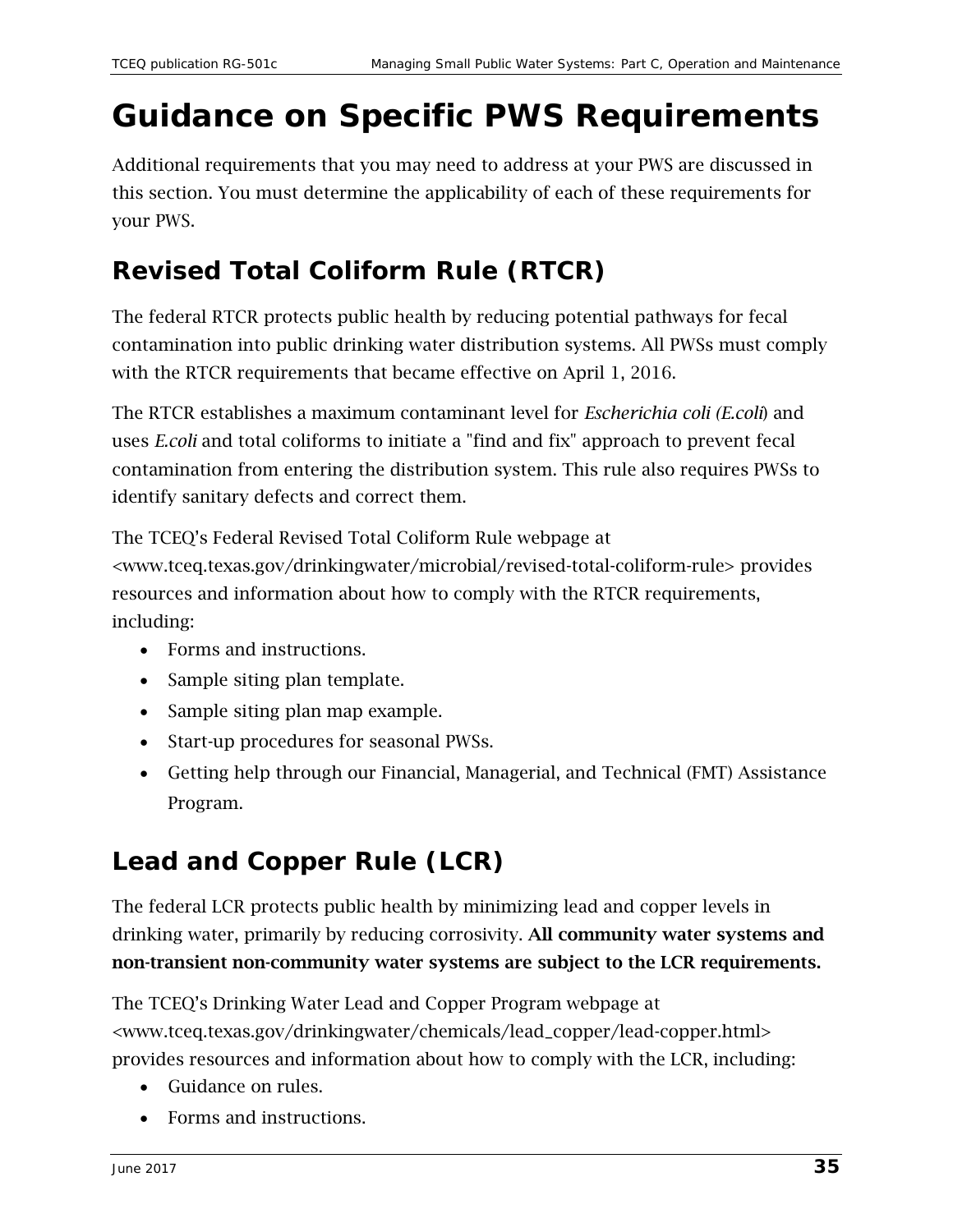- Laboratory information.
- Sampling instructions and guidance.

## <span id="page-35-0"></span>**Disinfectant Level Quarterly Operating Report (DLQOR)**

All community and nontransient, noncommunity PWSs that use only purchased water or groundwater must monitor the level of disinfectant in the distribution system and use the DLQOR form to report this information to the TCEQ quarterly.

DLQORs may only be submitted by mail or electronically using the TCEQ's Electronic Environmental Reporting System (E2).

The TCEQ's Residual Disinfectant Reporting for Public Water Systems webpage at [<www.tceq.texas.gov/drinkingwater/disinfection/dl\\_qor/index.html>](https://www.tceq.texas.gov/drinkingwater/disinfection/dl_qor/index.html) provides resources and information how to comply with DLQOR, including:

- Forms and worksheets.
- Guidance documents.
- Instructions on how to use E2.

## <span id="page-35-1"></span>**Surface Water Monthly Operating Report (SWMOR)**

If your PWS treats surface water or groundwater under the direct influence of surface water, you must submit SWMORs.

The TCEQ's SWMORs webpage at

[<www.tceq.texas.gov/drinkingwater/swmor/swmor/swmor-forms-and-instructions>](http://www.tceq.texas.gov/drinkingwater/swmor/swmor/swmor-forms-and-instructions) provides forms, instructions, and guidance for SWMORs.

## <span id="page-35-2"></span>**Blending Chloraminated and Chlorinated Waters**

If you plan to blend chloraminated and chlorinated water or use both free chlorine and chloramines as disinfectants in the distribution system, you are required to request an exception. *Your exception request must be granted before you begin blending.* 

The PWS's owner, representative, or professional engineer must submit the exception request to the TCEQ in writing. Your request must provide the applicable information described under the Treatment Options heading of this guidance for the specific treatment option (Option 1 or 2) that your PWS uses.

The TCEQ's Requesting an Exception to Rules and Regulations for Public Water Systems webpage at [<www.tceq.texas.gov/drinkingwater/trot/exception>](https://www.tceq.texas.gov/drinkingwater/trot/exception) provides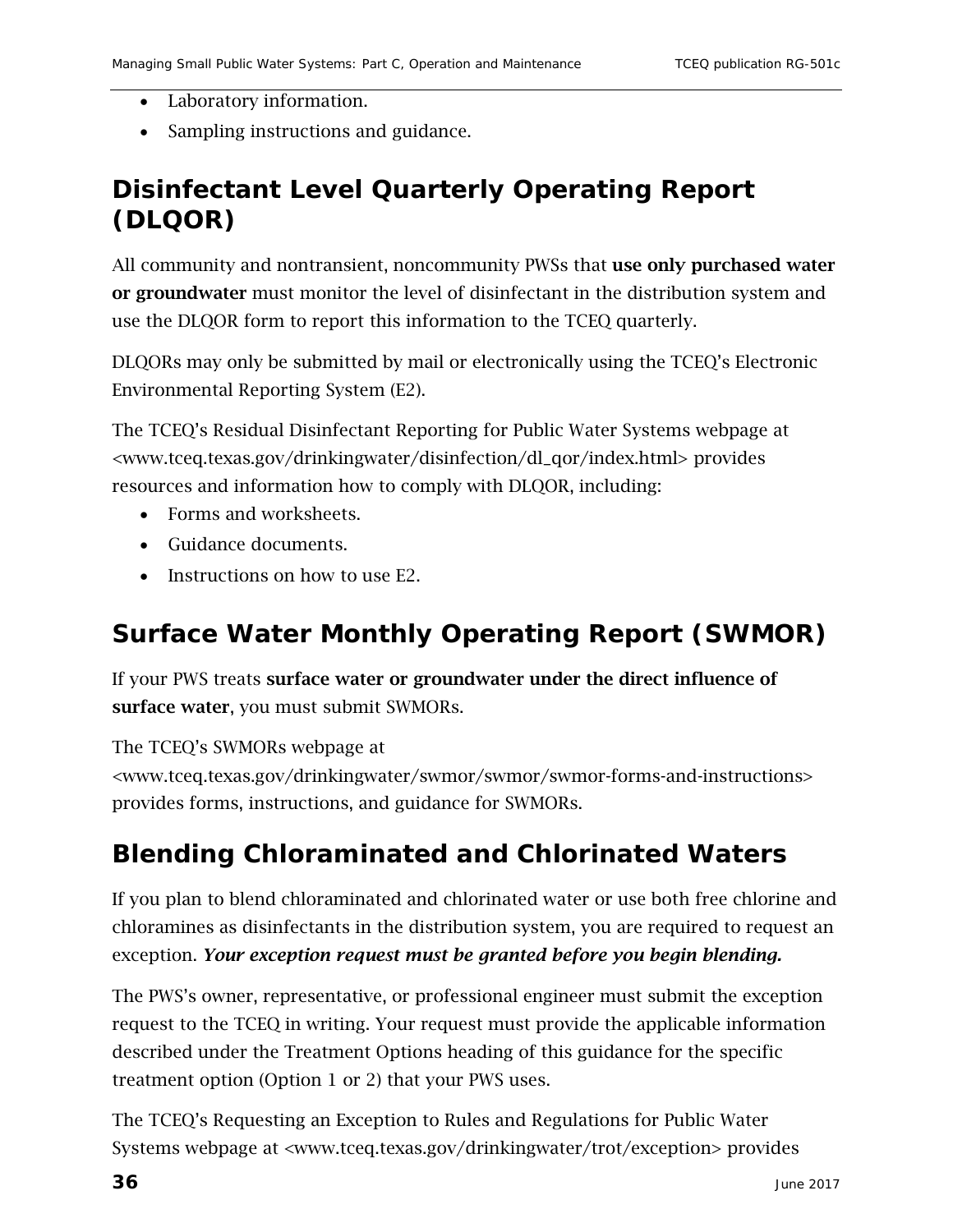additional guidance on the exception request process. Submit your exception request to:

> Technical Review and Oversight Team (MC 159) Texas Commission on Environmental Quality P.O. Box 13087 Austin, TX 78711- 3087

For more information about preparing an exception request for blending chloraminated and chlorinated waters, see the TCEQ's:

• Requesting an Exception for Blending Chloraminated and Chlorinated Waters checklist at

[<www.tceq.texas.gov/assets/public/permitting/watersupply/pdw/Blending\\_Chl](https://www.tceq.texas.gov/assets/public/permitting/watersupply/pdw/Blending_Chloramines_Checklist.pdf) [oramines\\_Checklist.pdf>](https://www.tceq.texas.gov/assets/public/permitting/watersupply/pdw/Blending_Chloramines_Checklist.pdf).

• Staff guidance on Blending Chlorine and Chloramines at [<www.tceq.texas.gov/assets/public/permitting/watersupply/pdw/Blending\\_Chl](https://www.tceq.texas.gov/assets/public/permitting/watersupply/pdw/Blending_Chlorine_and_Chloramines_SG.pdf) [orine\\_and\\_Chloramines\\_SG.pdf>](https://www.tceq.texas.gov/assets/public/permitting/watersupply/pdw/Blending_Chlorine_and_Chloramines_SG.pdf).

## <span id="page-36-0"></span>*Blending Treatment Options*

#### **Option 1: Chloraminated and Chlorinated Water in the Distribution System**

For managed controlled blending: A PWS must develop a method that will ensure chlorine residuals will remain acceptable in a blended distribution system by injecting the appropriate amount of chlorine in one set of water sources to combine with free ammonia present in the chloraminated water.

For this option, your exception request should document:

- How the areas of blending were determined.
- How the areas of blending will be determined during actual operations.
- Sampling type and frequency that the PWS will perform to ensure adequate chlorine/chloramine residuals.
- Sampling type and frequency that the PWS will perform to ensure monochloramine, not di- nor tri-chloramine is being formed.
- Sampling type and frequency that the PWS will perform to ensure nitrification is not present in the blending area.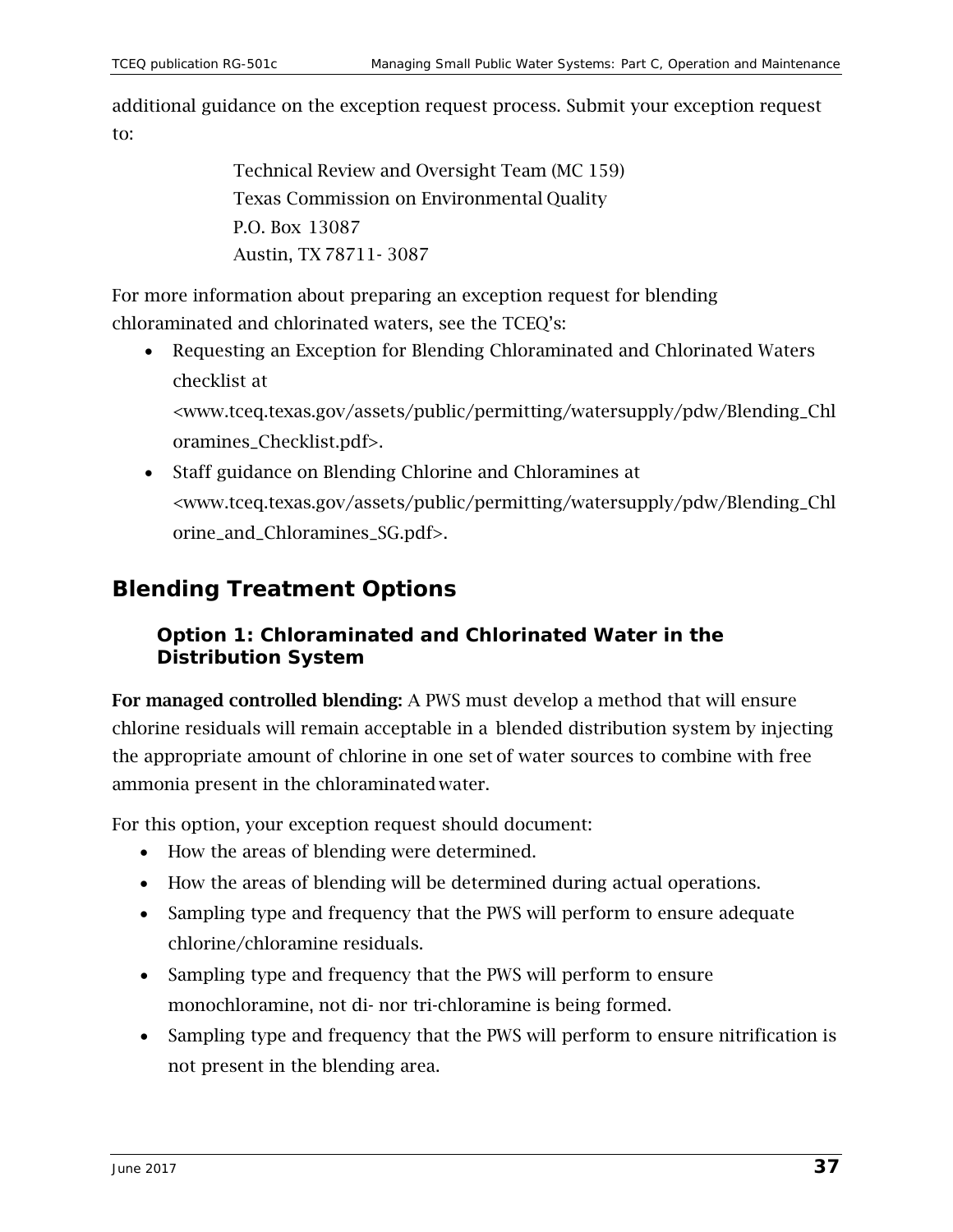• Corrective actions to be taken if the sampling shows inadequate disinfectant residuals, taste and odor issues, bacteriological sample issues, or potential nitrification.

For physically isolated areas of the distribution with free chlorine from areas with chloramines: A PWS can eliminate blending in the distribution system by physically isolating the chlorinated and chloraminated water.

For this option, your exception request should include a drawing:

- Of the water treatment systems showing how the treatment systems will be divided.
- Identifying which area(s) will be disinfected by free chlorine and which area(s) will be disinfected by chloramines.

#### **Option 2: Blending Chloraminated and Chlorinated Water in a Tank**

Ensure chloramine formation after mixing the sources in the tank: A PWS must develop a method that will ensure that chlorine residuals will remain acceptable in treated water leaving the tank by injecting the appropriate amount of chlorine and ammonia at all times.

For this option, your exception request should document:

- That the tank is completely mixed.
- Free chlorine, total chlorine, free ammonia, and monochloramine sampling locations and frequency that the PWS will perform to know the appropriate amount of chlorine and ammonia dose.
- Calculations used to determine the dose of chlorine and ammonia to apply.
- Sample type and frequency that the PWS will perform to ensure monochloramine—not di- nor tri-chloramine—is being formed.
- Corrective actions to be taken if the sampling shows inadequate disinfectant residuals, taste and odor issues, bacteriological sample issues, or potential nitrification.

## <span id="page-37-0"></span>**Nitrification Action Plan (NAP)**

The purpose of a NAP is to ensure that chloramine disinfection is successful by preventing nitrification, responding to nitrification or both. Any water system distributing chloraminated water must maintain a written NAP as part of the system's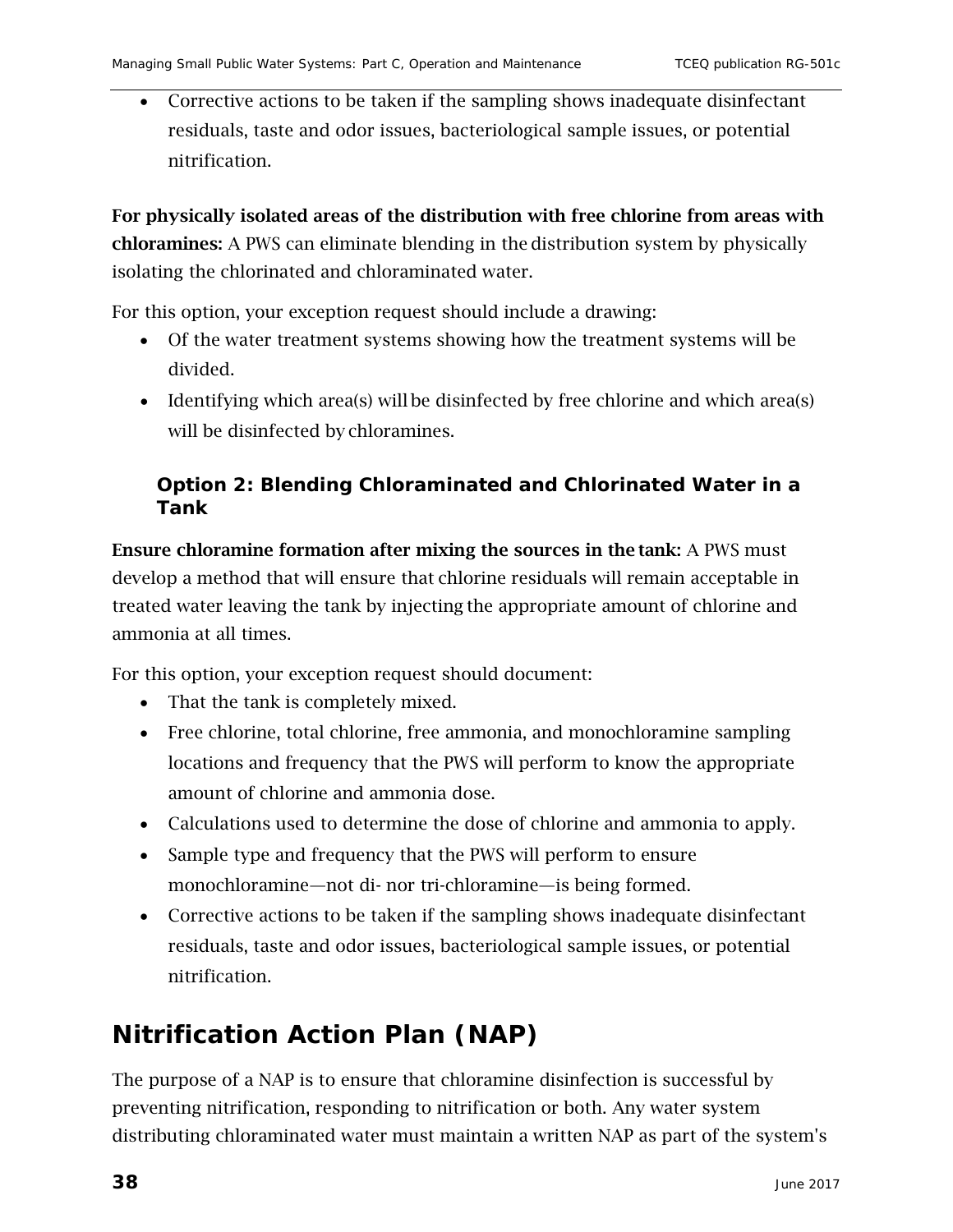O&M manual. The NAP must be maintained as part of the PWS's monitoring plan (30 TAC Chapter 290.121) and it must contain:

- System-specific plan for monitoring free ammonia, monochloramine, total chlorine, nitrite, and nitrate levels.
- System-specific action levels of the above monitored chemicals where action must be taken.
- Specific corrective actions to be taken if the action levels are exceeded.

Go to the TCEQ's webpage, Controlling Nitrification in Public Water Systems with Chloramines at [<www.tceq.texas.gov/drinkingwater/disinfection/nitrification.html>](https://www.tceq.texas.gov/drinkingwater/disinfection/nitrification.html), for additional guidance on the rules or for resources to help you develop your NAP. The webpage includes links to:

- NAP guidance one-page sheet that provides basic information about developing your NAP.
- NAP summary more in-depth discussion about NAPs.
- NAP template provides explanation, examples, and a template to help you develop your NAP.

Free, on-site training is available through the TCEQ's FMT program. Call the Water Supply Division at (512) 239-4691 and request the Chloramination and/or Nitrification Action Plan Directed Assistance Modules, or go to the TCEQ's Assistance for Public Drinking Water and Wastewater Systems webpage at

[<www.tceq.texas.gov/drinkingwater/fmt>](https://www.tceq.texas.gov/drinkingwater/fmt) to learn more about the FMT Assistance Program.

## <span id="page-38-0"></span>**Water Storage Tank Inspections**

TCEQ requires documentation of *annual* ground, elevated, and pressure storage tank maintenance inspections [30 TAC 290.46(f)(3)(D)(ii), 290.46(m)(1), and 290.46(m)(2)]. Water system personnel or a contracted inspection service provider can complete inspections.

To meet this requirement use the Potable Water Storage Tank Inspection Form in the next section of this document. A downloadable version of the form is available on the TCEQ's Public Water Supply: Compliance Resources webpage at [<www.tceq.texas.gov/assistance/water/pdws>](http://www.tceq.texas.gov/assistance/water/pdws). Click the Water Tank Inspection Form link located under the "Tools" heading to access the form from our webpage.